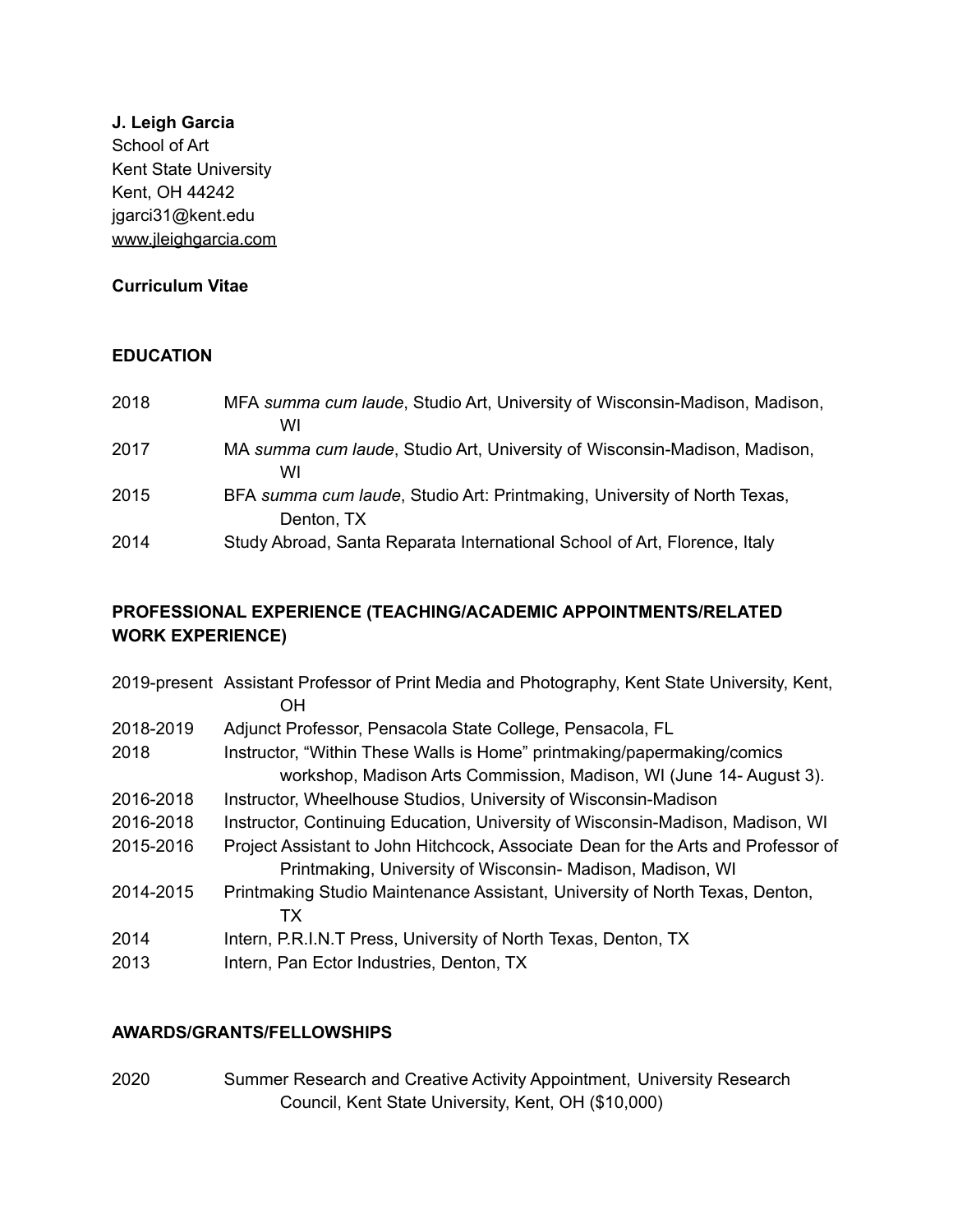| 2020 | Creative Activity Support, University Research Council, Kent State University,<br>Kent, OH (\$499)                                                                                                                                                                                                       |
|------|----------------------------------------------------------------------------------------------------------------------------------------------------------------------------------------------------------------------------------------------------------------------------------------------------------|
| 2020 | Honorable Mention, 2020 Four Rivers Print Biennial, Artspace 304, Carbondale,<br>IL (Juried by Mark Pascale, Janet and Craig Duchossois Curator of Prints and<br>Drawings at The Art Institute of Chicago, and concurrently Senior Lecturer in<br>Printmaking, at School of the Art Institute) (catalog) |
| 2020 | Gamblin Emerging Artist Award, Southern Graphics Council International (SGCI),<br>San Juan, Puerto Rico                                                                                                                                                                                                  |
| 2020 | Partial Scholarship with Work Requirement, Penland School of Craft, Asheville,<br>NC (not accepted due to COVID19 cancelations)                                                                                                                                                                          |
| 2020 | Sponsored Coursework Award, International Print Center of New York (IPCNY),<br>New York City, New York (postponed due to COVID19<br>cancelations)(\$750)                                                                                                                                                 |
| 2020 | Professional Conference Support, University Research Council, Kent<br>State University, Kent, OH (postponed due to COVID19 cancelations)                                                                                                                                                                 |
| 2019 | Teaching Conference Travel Grant, University Teaching Council, Kent State<br>University, Kent, OH (postponed due to COVID19 cancelations)                                                                                                                                                                |
| 2019 | Creative Activity Support, University Research Council, Kent State University,<br>Kent, OH (postponed due to COVID19 cancelations)                                                                                                                                                                       |
| 2019 | Creative Activity Support, University Research Council, Kent State University,<br>Kent, OH                                                                                                                                                                                                               |
| 2019 | Creative Activity Support, University Research Council, Kent State University,<br>Kent, OH                                                                                                                                                                                                               |
| 2018 | Art Education Grant, Madison Arts Commission, Madison, WI                                                                                                                                                                                                                                                |
| 2018 | Madison Printmaking Award, Madison Print Club, Madison, WI                                                                                                                                                                                                                                               |
| 2018 | Professional Development Grant, James B. and Susan S. Patterson Art<br>Graduate Student Fund, University of Wisconsin- Madison, Madison, WI                                                                                                                                                              |
| 2018 | Research Travel Grant, School of Education, University of Wisconsin-Madison,<br>Madison, WI                                                                                                                                                                                                              |
| 2018 | Sally Owen Marshall Best in Show, Wisconsin Union Directorate Art Committee,<br>University of Wisconsin- Madison, Madison, WI                                                                                                                                                                            |
| 2018 | Class of 1930 Purchase Award, Wisconsin Union Directorate Art Committee,<br>University of Wisconsin- Madison, Madison, WI                                                                                                                                                                                |
| 2017 | Tinker Nave Short Term Field Research Grant, Latin American, Caribbean &<br>Iberian Studies (LACIS) Program, University of Wisconsin-Madison,<br>Madison, WI (with Maria Amalia Wood, Collaborative Art Partner)                                                                                         |
| 2017 | Sinaiko Frank Graduate Fellowship for a Woman in the Arts, Arts Institute,<br>University of Wisconsin-Madison, Madison, WI (with Maria Amalia Wood,<br><b>Collaborative Art Partner)</b>                                                                                                                 |
| 2017 | Chazen Prize Second Honorable Mention (third place), University of Wisconsin-<br>Madison, Madison, WI (Juried by Emily Zilber, Curator of Contemporary<br>Decorative Arts at the Museum of Fine Arts, Boston)                                                                                            |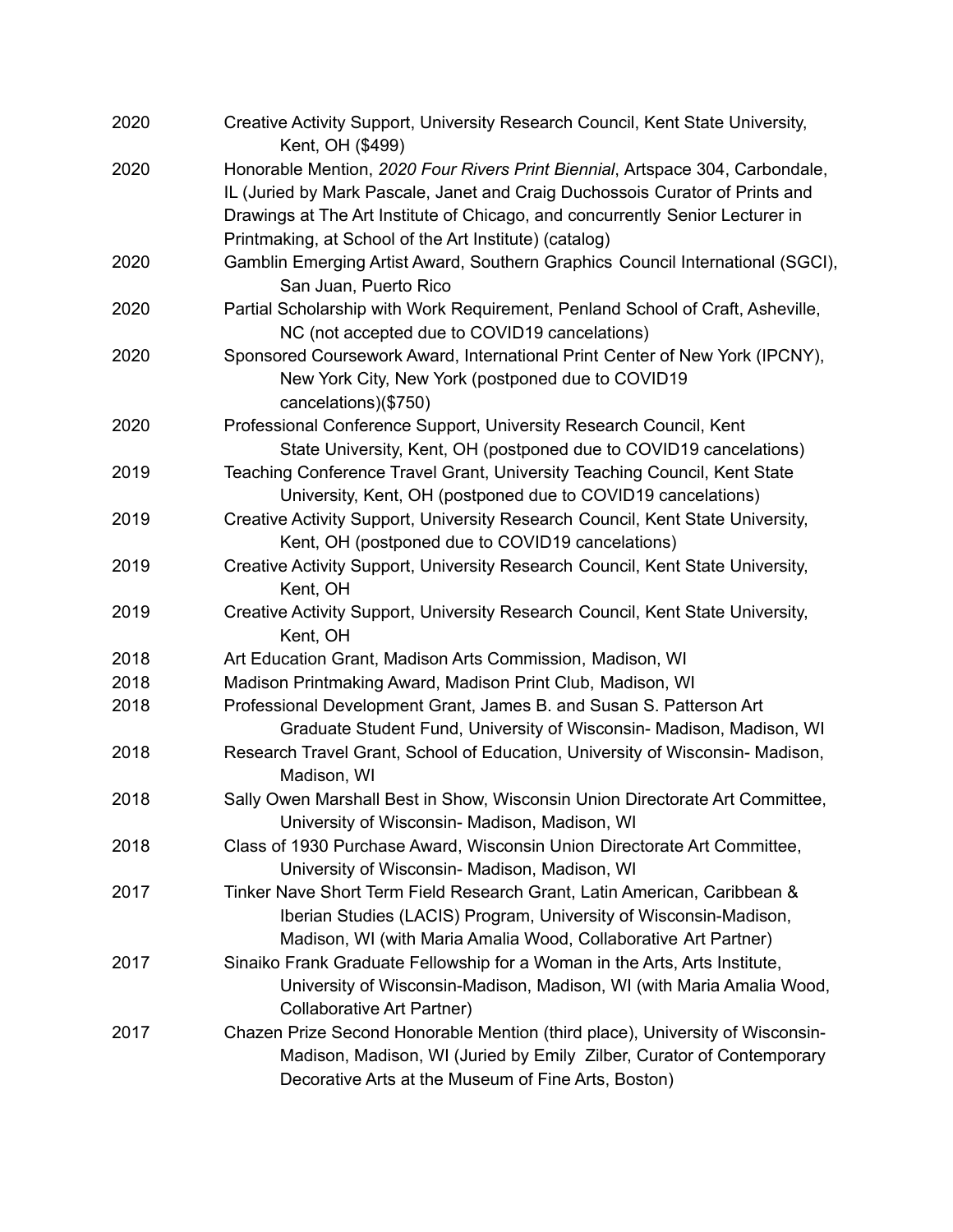| 2017 | Brico Grant for the Arts, Brico Fund, Milwaukee, WI (with Kelly Parks          |
|------|--------------------------------------------------------------------------------|
|      | Snyder and Rachael Griffin, Collaborative Art Partners)                        |
| 2017 | Student Emerging, Professionals Grant, SGCI Southern Graphics Council          |
|      | International, Pacific Northwest College of Art, Atlanta, GA                   |
| 2016 | Best in Show, SGCI Southern Graphics Council International, Flux Portfolio,    |
|      | Pacific Northwest College of Art, Portland, OR                                 |
| 2016 | Education Graduate Research Scholar Advanced Opportunity Fellowship, School    |
|      | of Education, University of Wisconsin-Madison, Madison, WI                     |
| 2014 | International Education Fee Scholarship, University of North Texas, Denton, TX |

# **SOLO EXHIBITIONS**

| Nuestro Camino, Biggin Gallery, Auburn University, Auburn, AL                    |
|----------------------------------------------------------------------------------|
| Keep Out, Help Wanted, Roy C. Moore Art Gallery, University of North Georgia,    |
| Gainesville, GA                                                                  |
| April 2020 Invitational Exhibition, NYC Phoenix Art, NYC, NY (online exhibition) |
| El Camino Doloroso, 621 Gallery, Tallahassee, FL                                 |
| Fresh Squeezed, Morean Arts Center, St. Petersburg, FL (catalog)                 |
| Local Arts Series, The Graduate Hotel, VEA events, Madison, WI                   |
| El Camino Doloroso, Seventh Floor Gallery, University of Wisconsin-Madison,      |
| Madison, WI                                                                      |
| Seeking Asylum, Seventh Floor Gallery, University of Wisconsin-Madison,          |
| Madison, WI                                                                      |
| Baggage, Middleton High School Gallery, Middleton, WI                            |
|                                                                                  |

# **TWO-PERSON EXHIBITIONS**

| 2019 | Two-Person Exhibition, Displacement: New Work by J. Leigh Garcia and Taryn<br>McMahon, Coburn Art Gallery, Ashland University, Ashland, OH (with<br>Taryn McMahon, Artist) |
|------|----------------------------------------------------------------------------------------------------------------------------------------------------------------------------|
| 2019 | Two-Person Exhibition, Soñé una Milpa, Overture Center, Madison, WI (with<br>Maria Amalia Wood, Collaborative Art Partner)                                                 |
| 2018 | Two- Person Exhibition, Soñé una Milpa, Latino Chamber of Commerce,<br>Madison, WI (with Maria Amalia Wood, Collaborative Art Partner)                                     |
| 2018 | Two- Person Exhibition, Soñé una Milpa, Art Lofts Gallery, University of<br>Wisconsin- Madison, Madison, WI (with Maria Amalia Wood,<br>Collaborative Art Partner)         |
| 2017 | Two- Person Exhibition, Soñé una Milpa, Madison Public Library downtown<br>branch, Madison, WI (with Maria Amalia Wood, Collaborative Art Partner)                         |
| 2017 | <b>Two- Person Exhibition, <i>¿Quiénes Somos?</i>, Overture Center, Madison, WI</b><br>(with Evelyn Galindo, Artist)                                                       |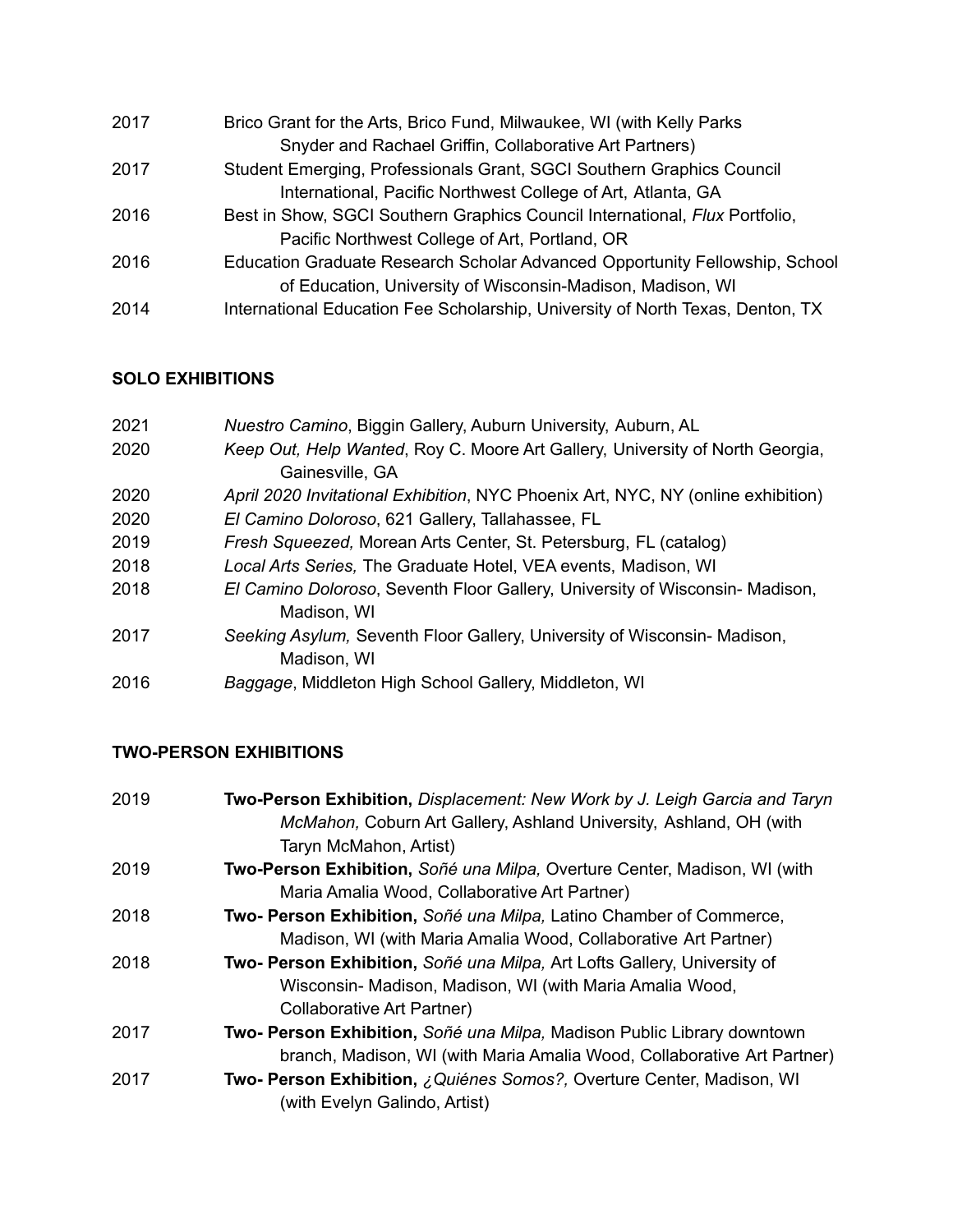# **INTERNATIONAL GROUP EXHIBITIONS**

| 2020 | Homebody: New Prints 2020/Winter, International Print Center of New York<br>(IPCNY), New York City, NY (juried by Ariana Barat, Gregory Burnet, Orit<br>Mardkha-Tenzer, and Keri Salmon) (catalog)                                                         |
|------|------------------------------------------------------------------------------------------------------------------------------------------------------------------------------------------------------------------------------------------------------------|
| 2020 | Unseen Prints from the Mexic-Arte Museum Collection, Mexic-Arte Museum,<br>Austin, TX                                                                                                                                                                      |
| 2020 | Immigration Project II, Self-Help Graphics and Art, Los Angeles, CA                                                                                                                                                                                        |
| 2020 | The Contemporary Print 2020 Juried Exhibition, Print Austin, Big Medium, Austin,<br>TX (juried by Claudia Zapata, Latinx art curatorial assistant at the<br>Smithsonian American Art Museum) (catalog)                                                     |
| 2019 | Immigration Project II, The SG Gallery, Scuola Internazionale di Grafica, Venice,<br>Italy                                                                                                                                                                 |
| 2019 | Ambos Lados International Print Exchange, Light Art Space, Silver City, NM<br>(catalog)                                                                                                                                                                    |
| 2019 | The Boston Printmakers 2019 North American Print Biennial, Jewett Art Gallery<br>at Wellesley College, Wellesley, MA (juried by Shelley Langdale, Curator<br>& Head of Modern Prints and Drawings at the National Gallery of Art,<br>Washington) (catalog) |
| 2019 | Ambos Lados International Print Exchange, Southern Graphics Council<br>International, University of Texas at Arlington, Arlington, TX (curated by<br>Horned Toad Prints of El Paso, Texas and Taller Grafica Libre of Zaachila,<br>Oaxaca) (catalog)       |
| 2019 | Concrete & Adrift: On the Poverty Line, Alexandria Museum of Art, Alexandria,<br>LA                                                                                                                                                                        |
| 2019 | The Contemporary Print, Print Austin, Big Medium, Austin, TX (juried by Dr.<br>Katherine Brodbeck, Senior Curator of Contemporary Art at the Dallas<br>Museum of Art)                                                                                      |
| 2019 | Open Press Project, Kölner Graphikwerkstatt, Cologne, Germany (curated by<br>Martin Schneider)                                                                                                                                                             |
| 2019 | GENESIS, Political Art Publication and Exhibition (online), Dab Art, Los Angeles,<br>CA (curated by Yessica Torres, co-owner and chief curator of H Gallery)<br>(catalog)                                                                                  |
| 2018 | 6th Annual International Juried Print Exhibition, Remarque Print Workshop,<br>Albuquerque, NM (juried by Andrew Connors, Curator of Art at the<br>Albuquerque Museum, Albuquerque, NM)                                                                     |
| 2018 | way OUT west, Mid America Print Council, Laramie, WY (curated by Candice<br>Corgan and Zackary Petot, Artists)                                                                                                                                             |
| 2018 | What We Talk About When We Talk About Print, Part 2, Mid America Print<br>Council, Laramie, WY (curated by Edie Overturf and Sarah Smelser,<br>Artists)                                                                                                    |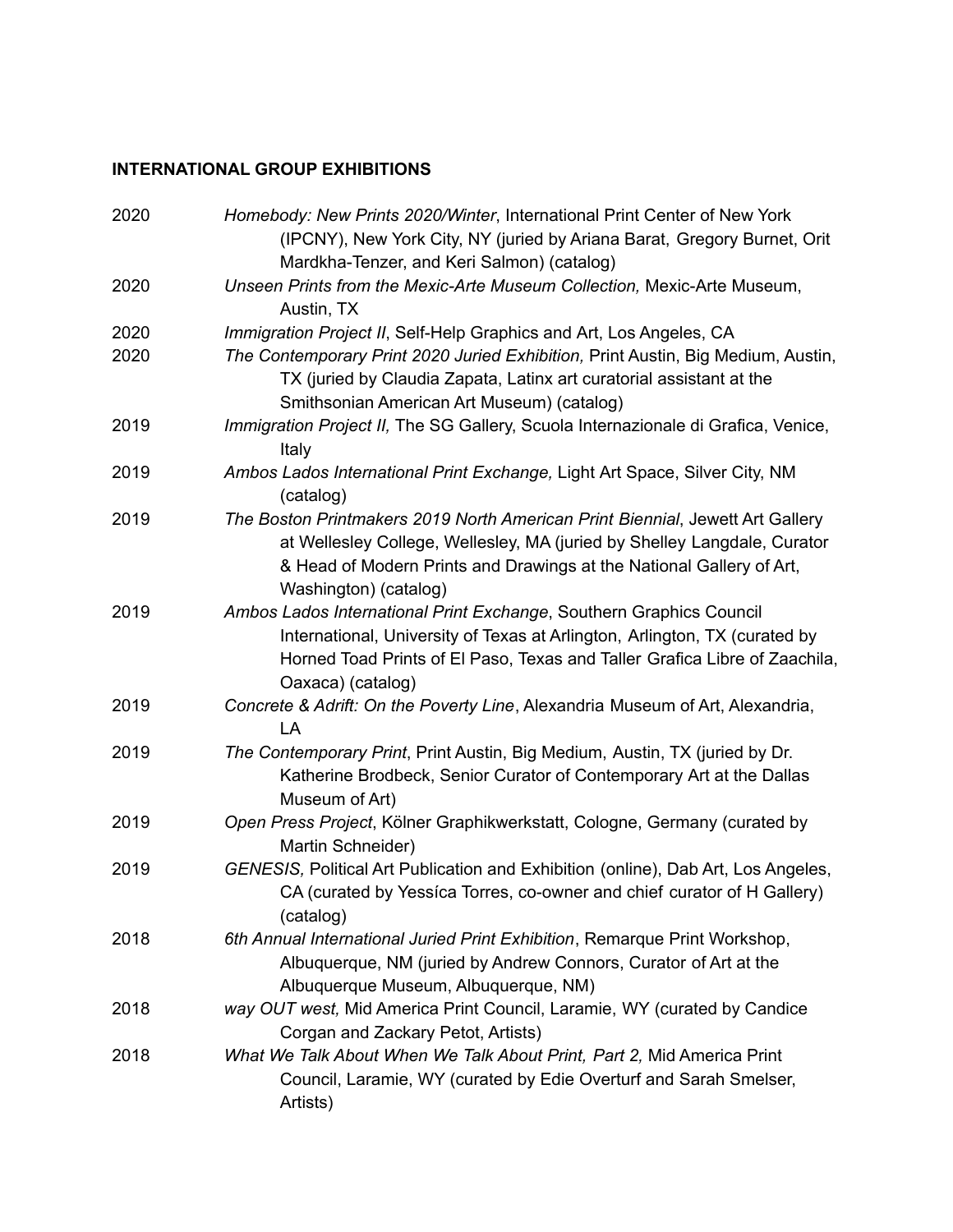| 2018 | Hinternational Paper, REAL TINSEL, Milwaukee, WI |
|------|--------------------------------------------------|
|      |                                                  |

- 2018 *Male Pattern Baldness,* Southern Graphics Council International, Las Vegas, NV (curated by Christina Bartonicek and Mariah Pfeiffer, Artists)
- 2017 *Terminus,* Southern Graphics Council International, Atlanta, GA
- 2014 *Figure Drawings*, Santa Reparata International School of Art, Florence, Italy
- 2016 *Flux,* Southern Graphics Council International, Portland, OR

# **NATIONAL GROUP EXHIBITIONS**

| 2020 | Interfaith Council Winterfest 2020: New Beginnings, Crow Museum of Asian Art     |
|------|----------------------------------------------------------------------------------|
|      | of The University of Texas at Dallas, Dallas, TX                                 |
| 2020 | 8th National Juried Exhibition, Morgan Art of Papermaking Conservatory &         |
|      | Educational Foundation, Cleveland, OH (juried by Theresa Bembnister,             |
|      | Curator of Exhibitions at the Akron Art Museum and Aimee Lee, Artist)            |
| 2020 | 2020 Four Rivers Print Biennial, Artspace 304, Carbondale, IL (Juried by Mark    |
|      | Pascale, Janet and Craig Duchossois Curator of Prints and Drawings at            |
|      | The Art Institute of Chicago, and concurrently Senior Lecturer in                |
|      | Printmaking, at School of the Art Institute) (catalog)                           |
| 2019 | Arte Latino Now, Max L. Jackson Gallery, Queens University of Charlotte,         |
|      | Charlotte, NC                                                                    |
| 2019 | Tejanos: The Border Crossed Us, Catapult Creative House, Catapult Press,         |
|      | Southeast Missouri State University, Cape Girardeau, MO                          |
| 2019 | Movement, 100 State, Madison, WI (curated by Sam Christiandson)                  |
| 2019 | Utopia/Dystopia, Self Help Graphics & Art, Printmaking Summit, Los Angeles, CA   |
|      | (curated by Miyo Stevens-Gandara)                                                |
| 2019 | Luck of the Draw: Vol 2, The Bubbler, Madison Public Library, Madison, WI        |
| 2019 | Art Beyond Borders, University of Wisconsin-Milwaukee, Milwaukee, WI (curated    |
|      | by UW-Milwaukee's DREAMER'S Initiative)                                          |
| 2019 | Select Impressions: UNT Printmaking Alumni Juried Exhibition, Southern           |
|      | Graphics Council International, UNT on the Square, Denton, TX (juried by         |
|      | Susan Roth-Romans and Jordan Roth)                                               |
| 2019 | Tejanos: The Border Crossed Us, Southern Graphics Council International,         |
|      | Project Space, Texas Christian University, Fort Worth, TX (curated by J.         |
|      | Leigh Garcia and Wendi Valladares)                                               |
| 2018 | Excelling Beyond Moving to a Culture of Human Respect, Memorial Union,           |
|      | University of Wisconsin, Madison, Madison, WI (with Kelly Parks Snyder           |
|      | and Rachael Griffin, Collaborative Art Partners)                                 |
| 2017 | Nasty Woman, Frogman's Print Workshop, Council Bluffs, IA (curated by Ana        |
|      | Cortes, Northern Illinois MFA graduate, and Wendi Valladares, Northern           |
|      | Illinois MFA graduate)                                                           |
| 2017 | Surgere, University of Dallas, Irving, TX (curated by Wendi Valladares, Northern |
|      | Illinois MFA graduate)                                                           |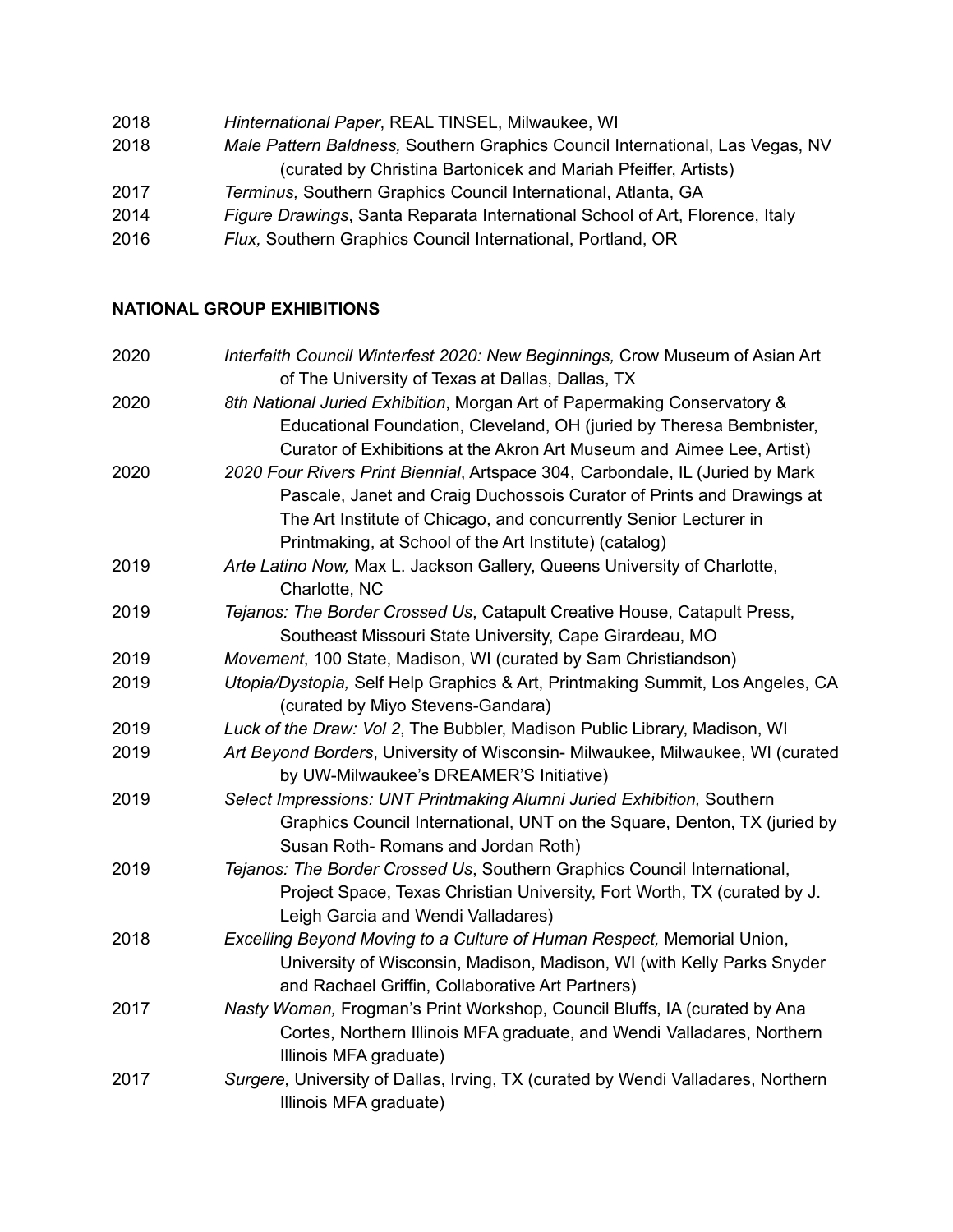| Surgere, Cadman Art Gallery, Wichita State University, Wichita, KS (curated by           |
|------------------------------------------------------------------------------------------|
|                                                                                          |
| Surgere, Mid America Print Council conference, Louisville, Kentucky (curated by          |
|                                                                                          |
| <i>Impression</i> , Ulrich Museum of Art- Wichita State University, Wichita, KS (curated |
|                                                                                          |
|                                                                                          |

# **REGIONAL GROUP EXHIBITIONS**

| Biennial Faculty Show, Center for the Visual Arts Gallery, The School of Art                                      |
|-------------------------------------------------------------------------------------------------------------------|
| Collection and Galleries, Kent State University, Kent, OH                                                         |
| ELEVATE: PART 1, The Firelands Association for the Visual Arts (FAVA) Gallery,<br>Oberlin, OH (online exhibition) |
| Ten Degrees of Wikipedia, Kent State University Library, Kent, OH                                                 |
| Women of Resilience, Coburn Art Gallery, Ashland University, Ashland, OH                                          |
| (curated by artists, Priscilla Roggenkamp and Patricia Sacha)                                                     |
| OH+5, The Sauber Gallery, Dairy Barn Arts Center, Athens, OH                                                      |
| Tejanos: The Border Crossed Us, Texas A&M Kingsville, Kingsville, TX                                              |
| Tejanos: The Border Crossed Us, Cedar Valley College, Lancaster, TX                                               |
| Make a Good Impression: Works from Members of the Vox Populi Print                                                |
| Collective, Abel Contemporary, Stoughton, WI                                                                      |
| Devil's Dictionary, Gallery 224, Port Washington, WI                                                              |
| Women United Against Hate, Overture Center, Madison, WI (with Kelly Parks                                         |
| Snyder and Rachael Griffin, Collaborative Art Partners)                                                           |
| Art Faculty and Staff Exhibition, Anna Lamar Switzer Center for Visual Arts,                                      |
| Pensacola State College, Pensacola, FL                                                                            |
| Women United Against Hate, Arts + Literature Laboratory, Madison, WI (with                                        |
| Kelly Parks Snyder and Rachael Griffin, Collaborative Art Partners)                                               |
| Women United Against Hate, The Draw, Appleton, WI (with Kelly Parks Snyder                                        |
| and Rachael Griffin, Collaborative Art Partners)                                                                  |
| Women United Against Hate, Milwaukee County Courthouse, Milwaukee, WI                                             |
| (with Kelly Parks Snyder and Rachael Griffin, Collaborative Art Partners)                                         |
| 90th Annual Student Art Show, Wisconsin Union Directorate Art Committee,                                          |
| University of Wisconsin- Madison, Madison, WI                                                                     |
| Gather the Women/Sagashus Levingston/Women United Against Hate,                                                   |
| Threshold Gallery, Madison, WI (with Kelly Parks Snyder and Rachael                                               |
| Griffin, Collaborative Art Partners)                                                                              |
| Moving Past Hate, Monona Terrace, Madison, WI (with Kelly Parks Snyder and                                        |
| Rachael Griffin, Collaborative Art Partners)                                                                      |
|                                                                                                                   |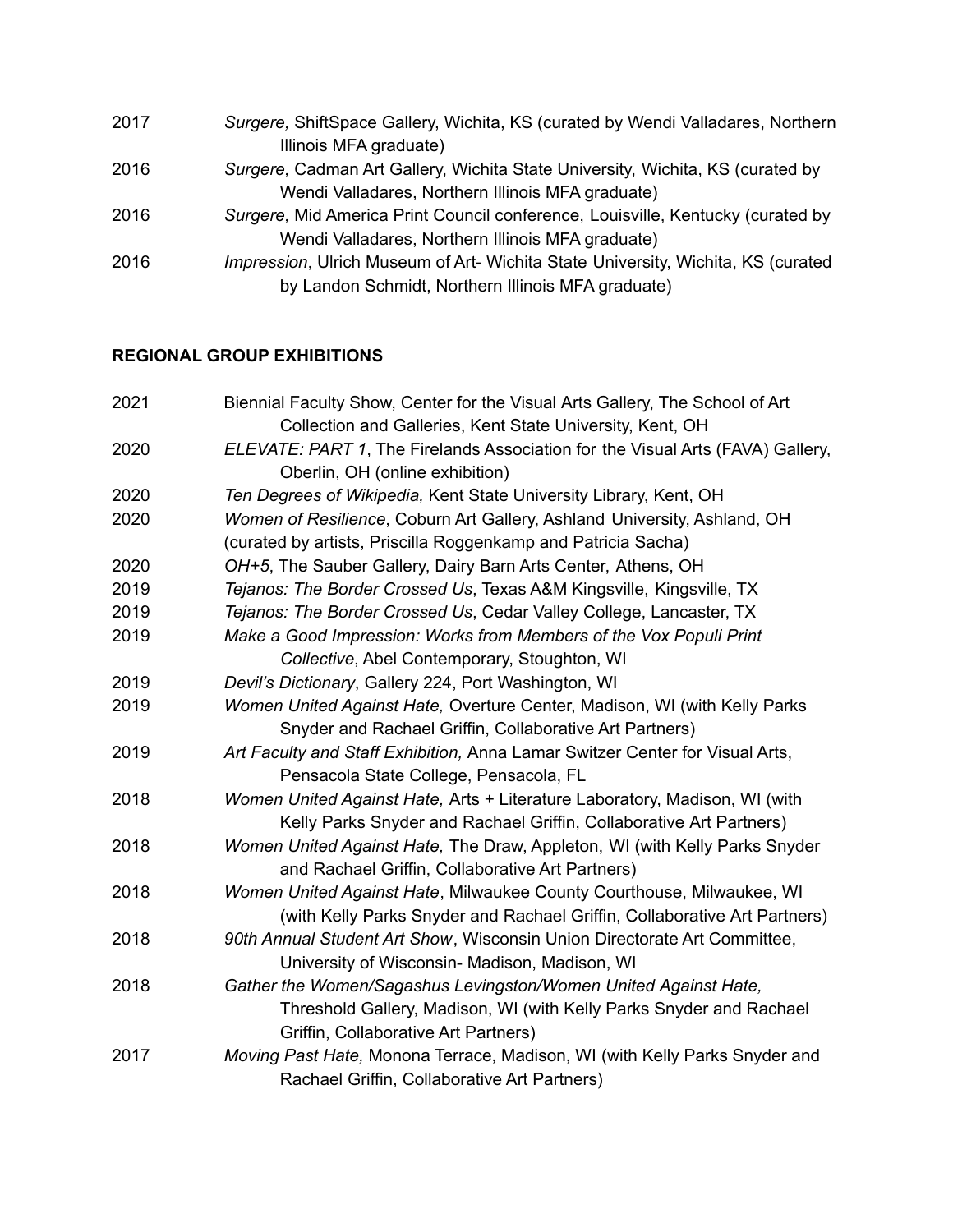| 2017 | Middle Ground: MFA Printmaking Review Show, Art Lofts Gallery, University of<br>Wisconsin- Madison, Madison, WI                                                                                     |
|------|-----------------------------------------------------------------------------------------------------------------------------------------------------------------------------------------------------|
| 2017 | The Space in Between, Art Lofts Gallery, University of Wisconsin- Madison,<br>Madison, WI                                                                                                           |
| 2017 | Swap Meet, Regis Center for Art, University of Minnesota, Minneapolis, MN                                                                                                                           |
| 2017 | Latinx Experience, University of Wisconsin- Madison, Law School Atrium,<br>Madison, WI (curated by the Latino Law School Association)                                                               |
| 2017 | Evening of Dreamers, Centro Hispano, Madison, WI (curated by Bethany<br>Jurewicz, Founder, Curator, and Fundraiser of Visual Edible Audible<br>Events)                                              |
| 2017 | Women Workin', School of Education Gallery, University of Wisconsin- Madison,<br>Madison, WI (curated by Adriana Barrios, UW-Madison MFA candidate,<br>and Sarah Stankey, UW-Madison MFA candidate) |
| 2017 | The First Edition, Red Gym Gallery, University of Wisconsin- Madison, Madison,<br>WI                                                                                                                |
| 2016 | Graphics Show, Seventh Floor Gallery, University of Wisconsin- Madison,<br>Madison, WI                                                                                                              |
| 2016 | Lasagna, Art Lofts Gallery, University of Wisconsin- Madison, Madison, WI                                                                                                                           |
| 2016 | Standard Deviation, Lofts Gallery, University of Wisconsin- Madison, Madison,<br>WI                                                                                                                 |
| 2015 | Graphics Show, Seventh Floor Gallery, University of Wisconsin- Madison,<br>Madison, WI                                                                                                              |
| 2015 | Emissary, Seventh Floor Gallery, University of Wisconsin- Madison, Madison, WI                                                                                                                      |
| 2014 | Salad, Voertman Art Gallery, Denton, TX                                                                                                                                                             |
| 2014 | Pretty in Ink, Lightwell Gallery, Denton, TX                                                                                                                                                        |
| 2014 | Britches Be Crazy, North Gallery, Denton, TX                                                                                                                                                        |
| 2014 | Real Print \$hit, Basement Gallery, Dallas, TX                                                                                                                                                      |
| 2014 | Wet Pants Contest, North Gallery, Denton, TX                                                                                                                                                        |
| 2012 | 52 <sup>nd</sup> Annual Voertman Student Art Competition, UNT Art Gallery, Denton, TX<br>(Juried by Clint Willour, Curator, Galveston Arts center)                                                  |

#### **COLLABORATIVE PROJECTS** (Note exhibition duplications)

#### *RESILIENCIA*

Today's political climate demonizes and dehumanizes undocumented immigrants, specifically those from Latin American countries. *Resiliencia* (Resilience), transforms prejudices and/or negative associations about immigrants into art. The process begins by finding hateful comments on youtube and printing them on handmade paper. The handmade paper is then embedded into Amate paper, a traditional Mexican papermaking technique in which rocks are used to beat paper fibers into a sheet of paper. The formation of these Amate papers are done with community members to build awareness of the racism and discrimination that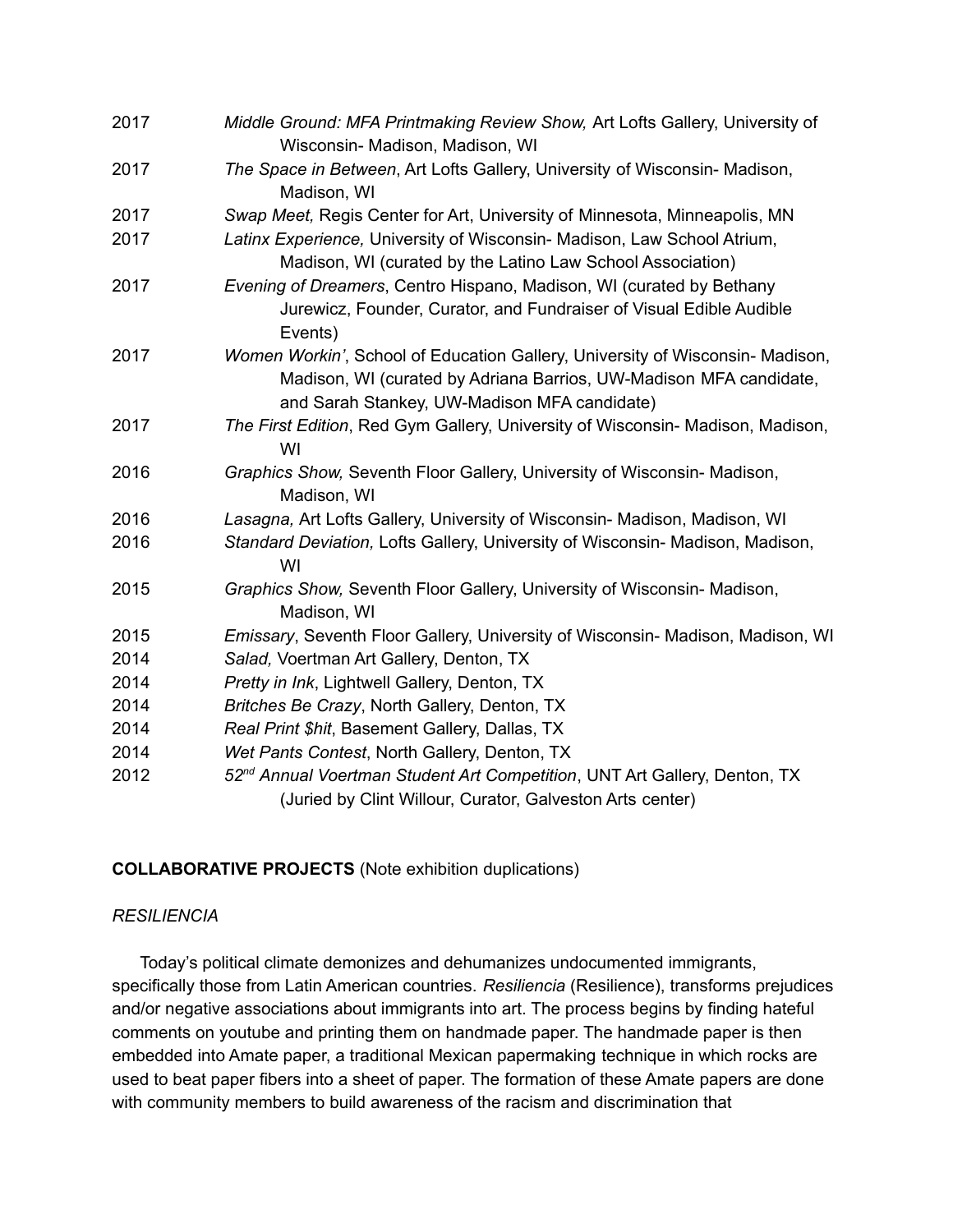undocumented immigrants face while engaging in a therapeutic, positive, and productive process. Pounding events will continue across the United States until we have enough paper to create a 30 foot tall wall of paper. This paper will then be installed in an art exhibition. Video projection of Latino immigrant parties, gatherings, food preparation, and interviews with undocumented immigrants will then be projected onto this wall of paper to create a platform for them to share their world views.

2020 *Resiliencia*, Kent State University Center for the Visual Arts Building Atrium, Kent State University, Kent, OH (symposium and socially engaged performance with Daniel Chand, Kent State University Professor of Political Science, Claudia Vanessa Garcia, Kent State University Student Multicultural Center Program Coordinator, and the Spanish and Latino Student Association of Kent State University) 2019 *Resiliencia,* Overture Center, Madison, WI (socially engaged performance with Maria Amalia Wood, Collaborative Art Partner)

#### *SOÑÉ UNA MILPA*

*Soñé una Milpa* is a collaborative art project that acknowledges and celebrates the important, though often hidden experience of Latina immigrant women. Artists J. Leigh Garcia and Maria Amalia Wood interviewed ten Latina immigrant women from the Madison community. After being invited into these women's homes, Leigh and Maria were treated to corn-based meals from each woman's home country while listening to the women share their stories. Using hand-made paper and printmaking processes, Leigh and Maria responded to each woman's narrative. *Soñé una Milpa* is sponsored by the Sinaiko Frank Graduate Fellowship for a Woman in the Arts through UW- Madison's Arts Institute, as well as a Tinker Nave Short Term Field Research Grant through UW-Madison's Latin American, Caribbean & Iberian Studies (LACIS) Program that will allow Maria and Leigh to conduct field research in Oaxaca, Mexico January of 2018.

- 2019 **Two-Person Exhibition,** *Soñé una Milpa,* Overture Center, Madison, WI (with Maria Amalia Wood, Collaborative Art Partner)
- 2018 **Two- Person Exhibition,** *Soñé una Milpa,* Latino Chamber of Commerce, Madison, WI (with Maria Amalia Wood, Collaborative Art Partner)
- 2018 **Two- Person Exhibition,** *Soñé una Milpa,* Art Lofts Gallery, University of Wisconsin- Madison, Madison, WI (with Maria Amalia Wood, Collaborative Art Partner)
- 2017 **Two- Person Exhibition,** *Soñé una Milpa,* Madison Public Library downtown branch, Madison, WI (with Maria Amalia Wood, Collaborative Art Partner)

*WOMEN AGAINST HATE*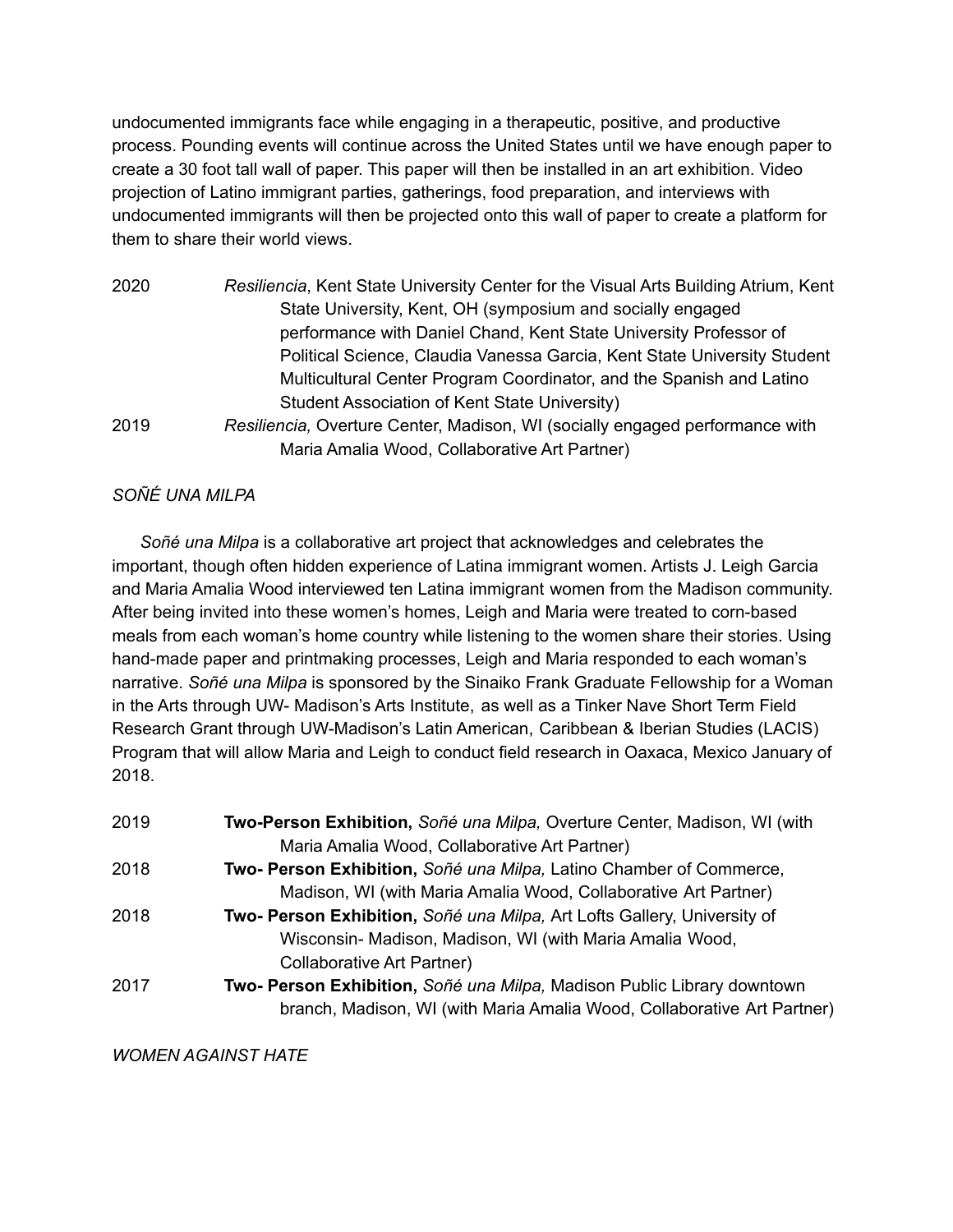*Women Against Hate*, a traveling art exhibition sponsored by the Brico Fund, uses art as the platform for an anti-hate campaign. Featuring drypoint and screen printed portraits of women activist leaders from Milwaukee, this activism-based project amplifies and projects female voices in an effort to combat current hate rhetoric directed at immigrant communities, racial and religious minorities, and other marginalized groups.

| 2019 | Women United Against Hate, Overture Center, Madison, WI (with Kelly Parks  |
|------|----------------------------------------------------------------------------|
|      | Snyder and Rachael Griffin, Collaborative Art Partners)                    |
| 2018 | Women United Against Hate, Arts + Literature Laboratory, Madison, WI (with |
|      | Kelly Parks Snyder and Rachael Griffin, Collaborative Art Partners)        |
| 2018 | Women United Against Hate, The Draw, Appleton, WI (with Kelly Parks Snyder |
|      | and Rachael Griffin, Collaborative Art Partners)                           |
| 2018 | Women United Against Hate, Milwaukee County Courthouse, Milwaukee, WI      |
|      | (with Kelly Parks Snyder and Rachael Griffin, Collaborative Art Partners)  |
| 2018 | Gather the Women/Sagashus Levingston/Women United Against Hate,            |
|      | Threshold Gallery, Madison, WI (with Kelly Parks Snyder and Rachael        |
|      | Griffin, Collaborative Art Partners)                                       |
| 2018 | Excelling Beyond Moving to a Culture of Human Respect, Memorial Union,     |
|      | University of Wisconsin, Madison, Madison, WI (with Kelly Parks Snyder     |
|      | and Rachael Griffin, Collaborative Art Partners)                           |
| 2017 | Moving Past Hate, Monona Terrace, Madison, WI (with Kelly Parks Snyder and |
|      | Rachael Griffin, Collaborative Art Partners)                               |

# *POLY PLEDGE*

*Poly Pledge: A Public Art and Science Event Mixing Water and Plastic,* was a symposium in conjunction with the *Poly Pledge* project. The symposium was sponsored by The University of Wisconsin Sea Grant Institute in collaboration with Anne Moser, UW-Madison Senior Special Librarian, and Timothy Hoellein, Loyola University Assistant Professor and Aquatic Ecologist. During the symposium, Hoellein gave a lecture on the effects of micro-plastics on aquatic environments, followed by artist talks and a presentation of the *Poly Pledge* project by Pete Bouchard and J. Leigh Garcia.

| 2016 | Poly Pledge: A Public Art and Science Event Mixing Water and Plastic,    |
|------|--------------------------------------------------------------------------|
|      | symposium sponsored by The University of Wisconsin Sea Grant             |
|      | Institute, University of Wisconsin- Madison, Goodnight Hall, Madison, WI |
|      | (symposium in collaboration with Anne Moser, UW-Madison Senior           |
|      | Special Librarian, Pete Bouchard, UW- Madison MFA graduate, and          |
|      | Timothy Hoellein, Loyola University Assistant Professor and Aquatic      |
|      | Ecologist)                                                               |
| 2016 | Performance, University of Wisconsin- Madison, Library Mall, Madison, WI |
|      | (performance in collaboration with Pete Bouchard, UW-Madison, MFA        |
|      | graduate)                                                                |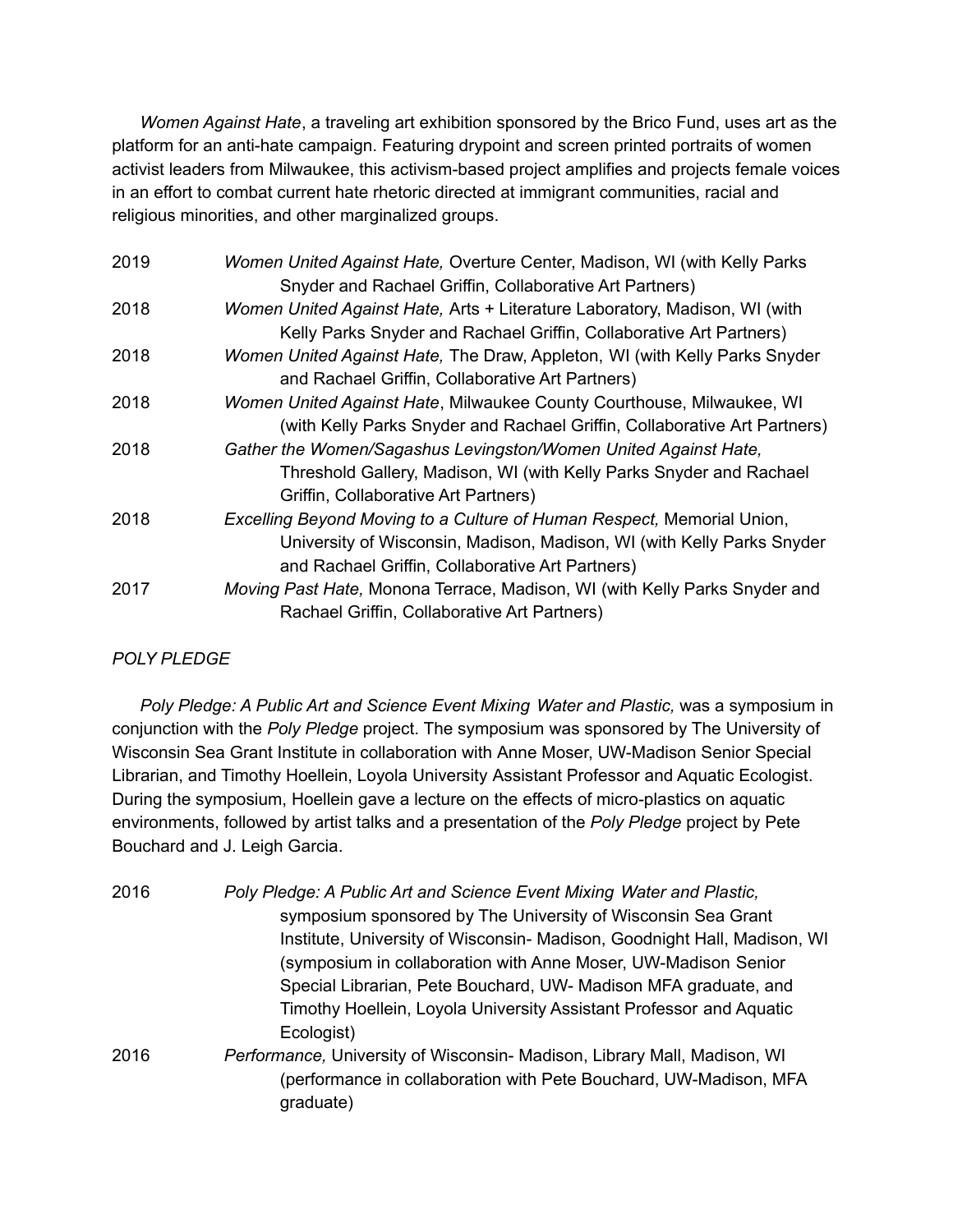| 2016 | Performance, University of Wisconsin- Madison, Campus Mall, Madison, WI<br>(performance in collaboration with Pete Bouchard, UW-Madison, MFA<br>graduate)              |
|------|------------------------------------------------------------------------------------------------------------------------------------------------------------------------|
| 2016 | Performance, University of Wisconsin- Madison, Goodnight Hall, Madison, WI<br>(performance in collaboration with Pete Bouchard, UW-Madison, MFA<br>graduate)           |
| 2016 | Performance, University of Wisconsin- Madison, Allen Centennial Gardens,<br>Madison, WI (performance in collaboration with Pete Bouchard,<br>UW-Madison, MFA graduate) |
| 2016 | Performance, University of Wisconsin- Madison, Dejope Hall, Madison, WI<br>(performance in collaboration with Pete Bouchard, UW-Madison, MFA<br>graduate)              |

## *DENTON MAP*

Denton Map was a collaborative woodcut created and printed with fellow University of North Texas printmaking students Jaime Durham, Sarah Lutz, Maria Razo, and Melody Vaughan. The piece was printed via steamroller at a public printing event hosted by the Printmaking Association of North Texas Students (PANTS) in Denton, TX.

2014 *Denton Map*, Denton, TX (in collaboration with University of North Texas BFA graduates: Jaime Durham, Sarah Lutz, Maria Razo, and University of North Texas MFA graduate: Melody Vaughan)

## **EXCHANGE PORTFOLIOS**

| 2020 | Prints for Protest 2020 Portfolio (curated by Anna Benjamin, artist)                                         |
|------|--------------------------------------------------------------------------------------------------------------|
| 2020 | Out of Choice, Out of Necessity (curated by Roberto Torres Mata, artist)                                     |
| 2020 | Trazando las Lineas (curated by Corinne Teed, Artist, and Sandy Plácido,                                     |
|      | historian of Puerto Rican social movements)                                                                  |
| 2019 | Devil's Dictionary (curated by Barry Carlsen, artist)                                                        |
| 2019 | Utopia/Dystopia (curated by Miyo Stevens-Gandara, artist)                                                    |
| 2018 | Ambos Lados International Print Exchange (curated by Horned Toad Prints of El                                |
|      | Paso, Texas and Taller Grafica Libre of Zaachila, Oaxaca)                                                    |
| 2018 | way OUT west (curated by Candice Corgan and Zackary Petot, Artists)                                          |
| 2018 | What We Talk About When We Talk About Print, Part 2 (curated by Edie Overturf<br>and Sarah Smelser, artists) |
| 2018 | A Short History of Male-Pattern Baldness (curated by Christina Bartonicek and<br>Mariah Pfeiffer, artists)   |
| 2018 | The 8th Annual Big Ten Print Exchange (curated by John Paul McCaughey,<br>artist)                            |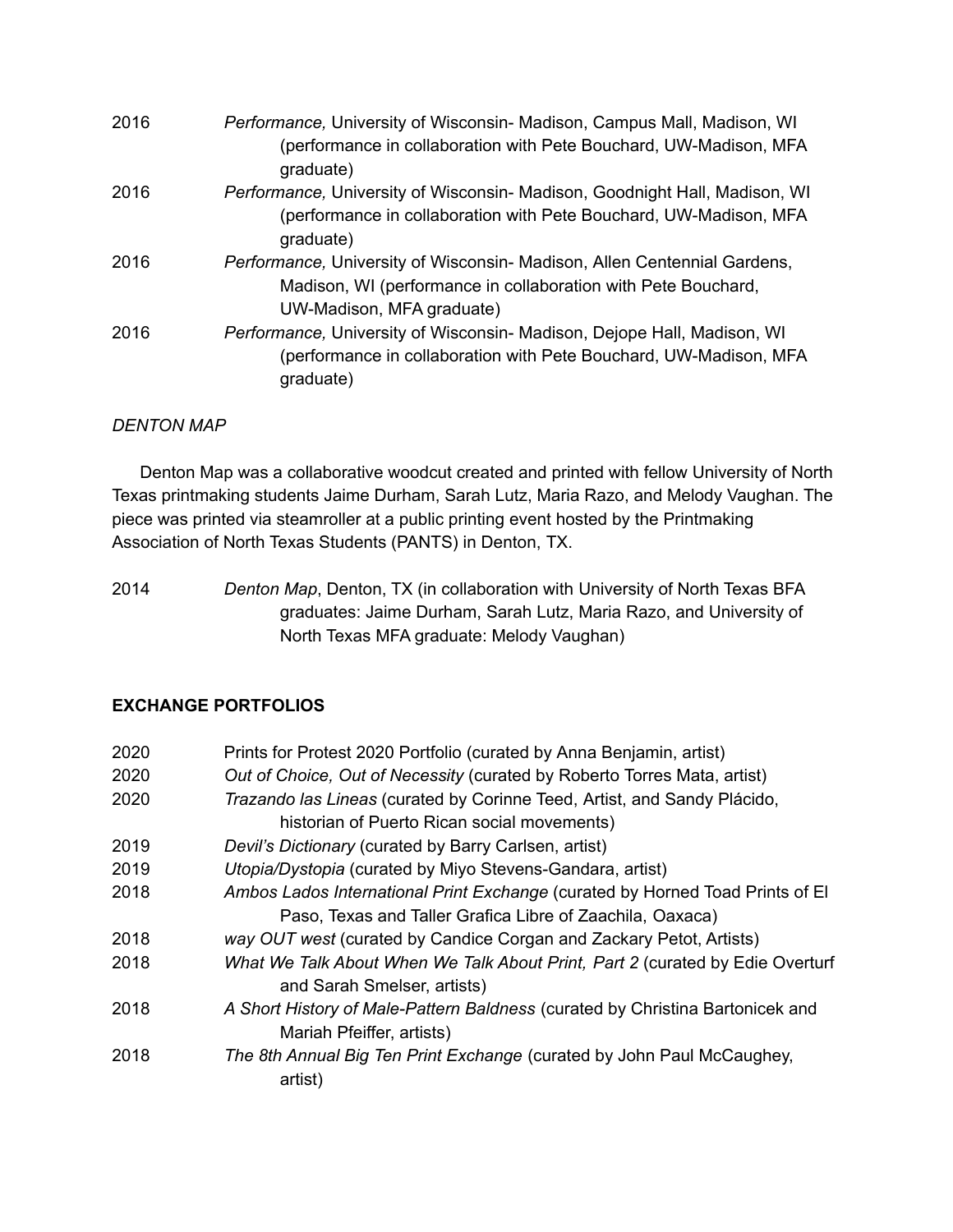| 2017 | John Hitchcock: You May Have Heard of Me (curated by the Advanced<br>Printmaking Class, University of Wisconsin-Madison) |
|------|--------------------------------------------------------------------------------------------------------------------------|
| 2017 | Nasty Woman (curated by Wendi Valladares and Ana Cortes, Northern Illinois<br>MFA candidates)                            |
| 2016 | Surgere (curated by Wendi Valladares, Northern Illinois MFA graduate)                                                    |
| 2016 | <i>Impression</i> (curated by Landon Schmidt, Northern Illinois MFA graduate)                                            |
| 2016 | Fair Warning (curated by Luke Johnson, UW-Madison BFA graduate)                                                          |
| 2014 | P.A.N.T.S. Print Exchange (curated by club members, University of North Texas)                                           |
| 2014 | <i>Playlist</i> (curated by Andy DeCaen, Associate Professor of Printmaking and                                          |
|      | Printmaking Area Coordinator, University of North Texas, Denton, TX)                                                     |
| 2013 | Flora and Fauna (curated by Lari Gibbons, Associate Professor of Printmaking,                                            |
|      | University of North Texas, Denton, TX)                                                                                   |
| 2013 | Prinstastrophe! (curated by Lari Gibbons, Associate Professor of Printmaking,                                            |
|      | University of North Texas, Denton, TX)                                                                                   |

# **EXCHANGE PORTFOLIOS CURATED**

| 2020 | Canopy                                                                 |
|------|------------------------------------------------------------------------|
| 2019 | Ten Degrees of Wikipedia                                               |
| 2019 | Tejanos: The Border Crossed Us (curated with Wendi Valladares, Artist) |
| 2018 | <b>Fresh Off the Press</b>                                             |

# **ARTIST LECTURES/DEMONSTRATIONS**

| 2021 | Visiting Artist Lecture, Auburn University, Auburn, AL, February 10.                           |
|------|------------------------------------------------------------------------------------------------|
| 2020 | Interfaith Council Winterfest 2020: New Beginnings, Crow Museum of Asian Art                   |
|      | of The University of Texas at Dallas, Dallas, TX, December 13.                                 |
| 2020 | Grabadolandia Virtual Printmaking Festival, Instituto Gráfico de Chicago,                      |
|      | Chicago, IL, November 26, 27, and 28.                                                          |
| 2020 | Identity, Experience, and Contemporary Latinx Printmaking: A Conversation (with                |
|      | Michael Menchaca and Fidencio-Fifield Perez), Cleveland Museum of Art,                         |
|      | Cleveland, OH, October 26.                                                                     |
| 2020 | Visiting Artist Lecture, University of North Georgia, Gainesville, GA, September               |
|      | 30.                                                                                            |
| 2020 | Visiting Artist Lecture, Contemporary Art Forum, Miami University, Oxford, OH,<br>September 3. |
| 2019 | Visiting Artist Workshop, Ashland University, Ashland, OH (screenprinting and                  |
|      | monoprinting demonstrations with Taryn McMahon, Artist), November 5.                           |
| 2019 | Artist Lecture, Art Byte presentations Vol. 1, Kent State University, Kent, OH,<br>October 4.  |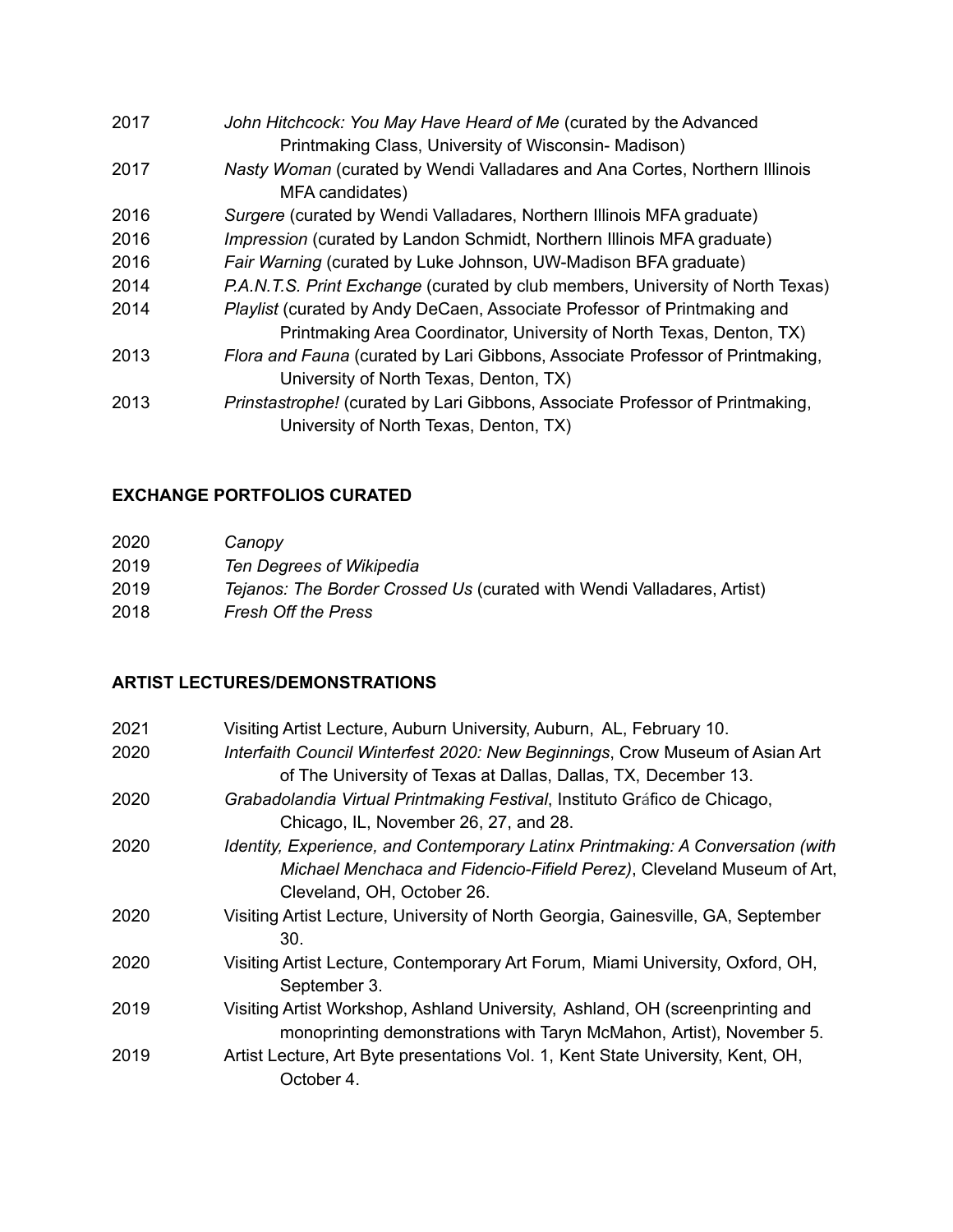| 2019 | Visiting Artist, Fresh Hot Press, University of Wisconsin-Madison, Madison, WI,<br>June 26-29.                                                                                                                                                                                                                                                                                                                                                          |
|------|---------------------------------------------------------------------------------------------------------------------------------------------------------------------------------------------------------------------------------------------------------------------------------------------------------------------------------------------------------------------------------------------------------------------------------------------------------|
| 2019 | Artist Lecture, Florida Atlantic University, Boca Raton, FL, March 19.                                                                                                                                                                                                                                                                                                                                                                                  |
| 2019 | Artist Lecture, Kent State University, Kent, Ohio, February 22.                                                                                                                                                                                                                                                                                                                                                                                         |
| 2018 | Artist Lecture, Madison Print Club, Madison, WI, May 6.                                                                                                                                                                                                                                                                                                                                                                                                 |
| 2017 | Artist Lecture, Capital Lakes, Madison, WI, November 4.                                                                                                                                                                                                                                                                                                                                                                                                 |
| 2017 | Artist Lecture, Visiting Artist Colloquium, University of Wisconsin-Madison,<br>Elvehjem Building, Madison, WI, October 4.                                                                                                                                                                                                                                                                                                                              |
| 2017 | Printmaking Demonstration, Reductive Relief, ART 306 Relief Printmaking,<br>University of Wisconsin- Madison, Madison, WI, October 1.                                                                                                                                                                                                                                                                                                                   |
| 2017 | Printmaking Demonstration, Reductive Screen Print, ART 536 Advanced<br>Serigraphy, University of Wisconsin- Madison, Madison, WI, March 12.                                                                                                                                                                                                                                                                                                             |
| 2016 | Artist Lecture, ART 212 Drawing II/Concepts and Methods of Drawing, University<br>of Wisconsin-Madison, Madison, WI, February 10.                                                                                                                                                                                                                                                                                                                       |
| 2016 | Poly Pledge: A Public Art and Science Event Mixing Water and Plastic,<br>symposium sponsored by The University of Wisconsin Sea Grant<br>Institute, University of Wisconsin- Madison, Goodnight Hall, Madison, WI<br>(symposium in collaboration with Anne Moser, UW-Madison Senior<br>Special Librarian, Pete Bouchard, UW- Madison MFA candidate, and<br>Timothy Hoellein, Loyola University Assistant Professor and Aquatic<br>Ecologist), April 29. |
| 2016 | Printmaking Demonstration, Reductive Relief, ART 306 Relief Printmaking,<br>University of Wisconsin- Madison, Madison, WI, March 18.                                                                                                                                                                                                                                                                                                                    |
| 2015 | Printmaking Demonstration, Reductive Relief, ART 306 Relief Printmaking,<br>University of Wisconsin- Madison, Madison, WI, October 4.                                                                                                                                                                                                                                                                                                                   |
| 2015 | Artist Lecture, Capitol Lakes, Madison, WI, November 9.                                                                                                                                                                                                                                                                                                                                                                                                 |

#### **PUBLICATIONS AS AUTHOR**

"The Violent Environments of the Mexico-U.S. Border," Edge Effects, Center for Culture, History and Environment, Nelson Institute, University of Wisconsin- Madison, January 2018. http://edgeeffects.net/immigration-art/

## **BIBLIOGRAPHY (PRINT MEDIA, WEBSITE PUBLICATIONS, RADIO/TELEVISION)**

Bristyn Nadeau, " 'Global Understanding' Brings Cultural Awareness to Northeast Ohio", *Kent State Now*, February 3, 2021.

Casey Boyd-Swan and Ashley Nickels, "J. Leigh Garcia, Art & Civic Engagement," *Growing Democracy*, podcast interview, Series 2 Episode 12, February 5, 2021.

Laura Berman, "J. Leigh Garcia," *Reflections on Color*, January 3, 2021.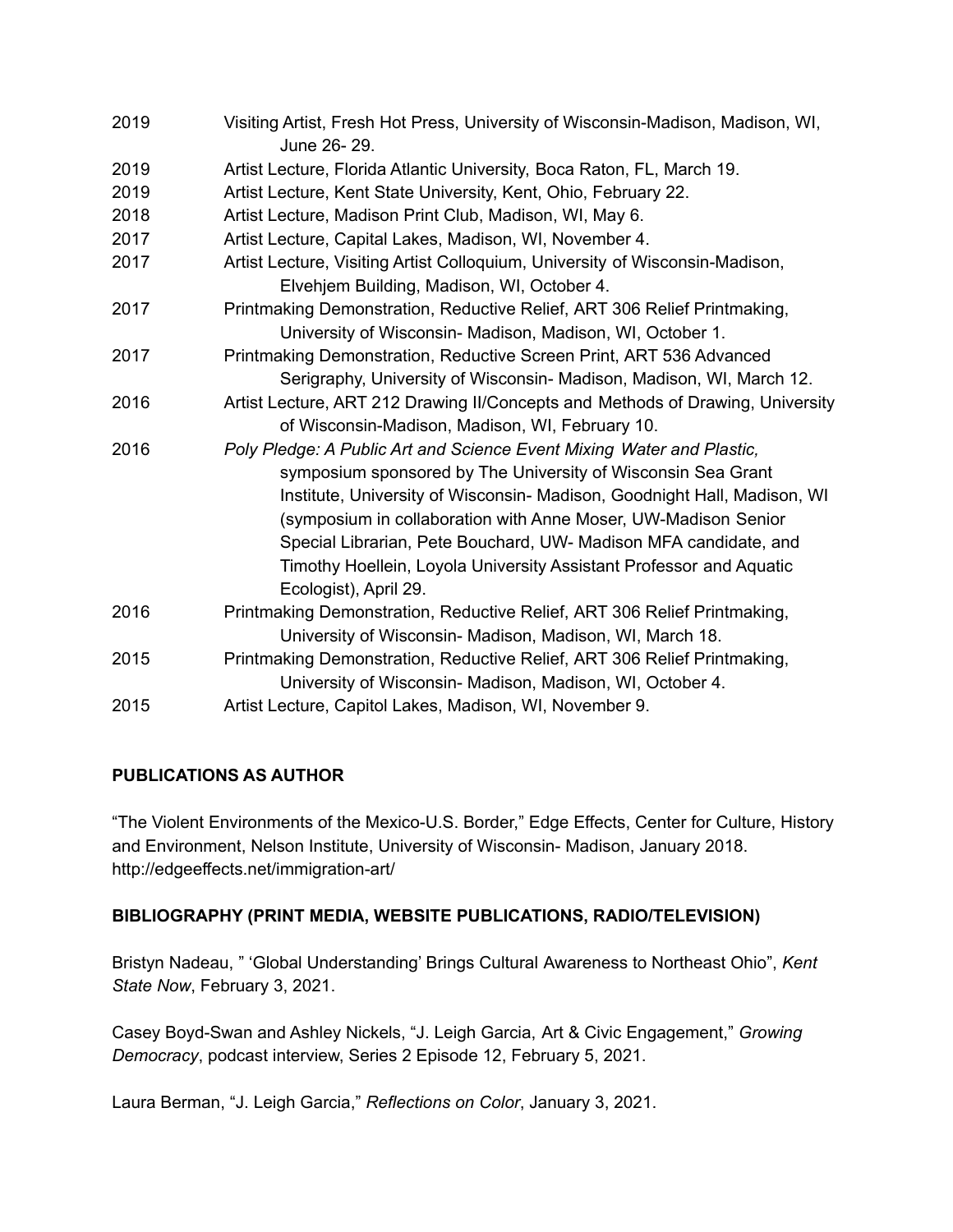Gwynned Vitello, "J. Leigh Garcia: Refining and Adapting at Kent State," *Juxtapoz Art & Culture Magazine*, no. 215 (Fall 2020): 54.

Paula Liz, "Artist Interview: J. Leigh Garcia," *Anti-Racist Art Teachers*, August 14, 2020.

Gwynned Vitello, "Leigh Garcia: A Commitment to Social Activism Through Art at Kent State," Juxtapoz Art & Culture Magazine, May 27, 2020.

Peter Hay, "Aquí&Allá: J. Leigh García," *PROArtes México*, podcast interview, May 1, 2020.

Claire VanValkenburg, "Collaborative art exhibit aims to unite women against hate," Madison Magazine, Jun 21, 2019.

Pat Dillon, "Pushing back: 'Women Against Hate United by Love' amplifies activist voices'," *Isthmus*, October 11, 2018.

"Women Against Hate, United by Love," *Isthmus,* October 5, 2018.

"Milwaukee Women Against Hate and United By Love," *Milwaukee Independent*, March 13, 2018.

Holly Henschen, "Artists Weigh in on Immigration: An Overture show brings attention to migrants' plight," *Isthmus*, October 5, 2017.

Jonathan Gramling, "Printmaking and Politics," *Capital City Hues,* October 2, 2017.

Robyn Norton, "On View: '¿Quiénes somos? (Who Are We?)'," *Wisconsin State Journal*, October 1, 2017.

Celeste Benzschawel, "Conversation Starter: UW grad student shares stories of immigration through art installment," *The Badger Herald,* February 21, 2017.

Morgan Grunow, "UW graduate student's art allows people to travel across the border in Humanities," *The Badger Herald,* February 20, 2017.

Marie Zhuikov, "Take the Poly Pledge: Art Students Hold Event to Encourage Use of Canvas Bags vs. Plastic Bags," *University of Wisconsin Sea Grant Institute,* April 18, 2016.

Lari Gibbons, "Congratulations J. Leigh Garcia! " *UNT Printmaking Blog* (blog). May 1, 2015.

Lari Gibbons, "Thank You to Intern Leigh Garcia." *P.R.I.N.T Press Blog* (blog). May 8, 2014.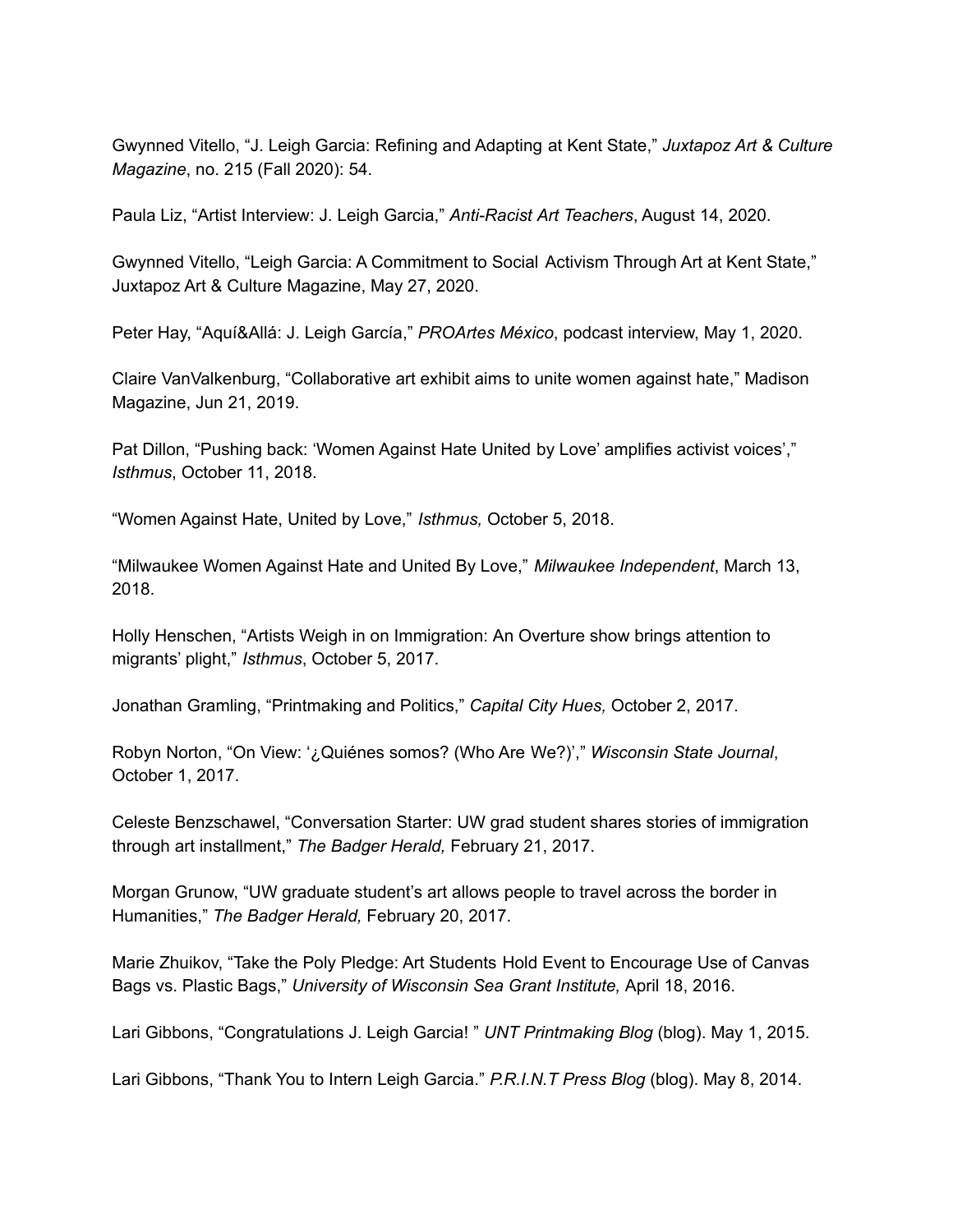## **CATALOGS**

| 2020 | Artspace 304, 2020 Four Rivers Print Biennial, Published by The Printmaking                           |
|------|-------------------------------------------------------------------------------------------------------|
|      | Program at Southern Illinois University Carbondale, Carbondale, IL                                    |
| 2020 | International Print Center of New York (IPCNY), Homebody: New Prints                                  |
|      | 2020/Winter, Published by IPCNY, New York City, NY                                                    |
| 2020 | Print Austin, The Contemporary Print 2020 Juried Exhibition, Published by Print<br>Austin, Austin, TX |
| 2019 | Taller Grafica Libre (Author), Horned Toad Prints (Contributor), Ambos Lados:                         |
|      | International Print Exchange, Published by Horned Toad Prints, El Paso,                               |
|      | ТX                                                                                                    |
| 2019 | The Boston Printmakers, The Boston Printmakers 2019 North American Print                              |
|      | Biennial, Published by The Boston Printmakers, Boston, MA                                             |
| 2019 | Morean Arts Center, Fresh Squeezed, Published by The Morean Arts Center, St.                          |
|      | Petersburg, FL                                                                                        |
| 2019 | Dab Art, GENESIS, Published by Dab Art, Los Angeles, CA                                               |

## **PERMANENT COLLECTIONS**

California Ethnic and Multicultural Archives (CEMA), University of California- Santa Barbara, Santa Barbara, CA Kent State University Permanent Collection, Kent State University, Kent, OH Mexic-Arte Museum, Austin, TX The National Museum of Mexican Art, Chicago, IL Printmaking Educational Collection, University of North Texas, Denton, TX Special Collections Library, University of Wisconsin-Madison, Madison, WI Texas Christian University Collection, Texas Christian University, Fort Worth, TX Ulrich Museum of Art, Wichita State University, Wichita, Kansas UW Health's Permanent Collection, The University of Wisconsin-Madison, Madison, WI Wisconsin Union Art Collection, University of Wisconsin- Madison, Madison, WI Zuckerman Museum of Art, Kennesaw, GA

## **CHRONOLOGY OF TEACHING** (NUMBERS REFLECT ENROLLMENT)

*(Click hyperlinks for syllabi, projects, and student work)*

## **Kent State University**

|  | Spring 2021 ARTS 44043 Advanced Printmaking | 4 |
|--|---------------------------------------------|---|
|  | ARTS 45095 ST: Papermaking                  | 8 |
|  | ARTS 55095 ST: Papermaking                  | 5 |
|  | ARTS 64041 Grad Studio Print Media Photo    | 3 |
|  |                                             |   |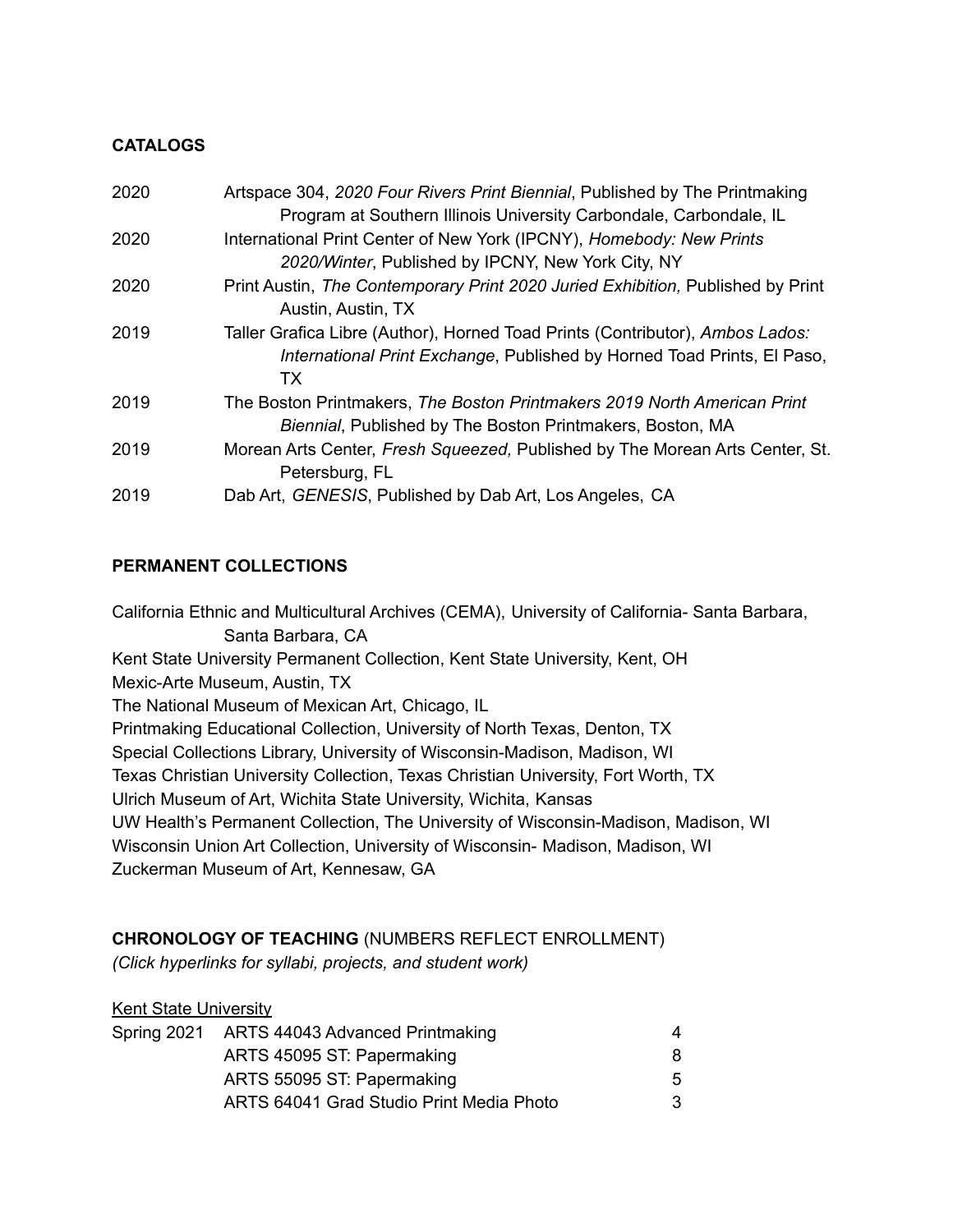|                         | ARTS 64096 Individual Investigation                         | 1              |
|-------------------------|-------------------------------------------------------------|----------------|
| <b>Fall 2020</b>        | ARTS 34040 Intermediate Intaglio                            | 13             |
|                         | ARTS 64096 Individual Study: Studio Art                     | $\mathbf{1}$   |
|                         | ARTS 45095 ST: Public Prints                                | 11             |
|                         | ARTS 55095 ST: Public Prints                                | 3              |
|                         | ARTS 640411 Grad Studio Print Media Photo                   | $\overline{4}$ |
| Spring 2020             | ARTS 34042 Lithography I                                    | $\overline{7}$ |
|                         | ARTS 64096 Individual Investigation                         | 3              |
|                         | ARTS 34041 Serigraphy I                                     | 9              |
|                         | ARTS 44041 Serigraphy II                                    | $\overline{2}$ |
|                         | <b>ARTS 45099 Senior Thesis Exhibition</b>                  | $\mathbf{1}$   |
|                         | ARTS 45092 NYC Travel Study                                 | 14             |
|                         | ARTS 55092 NYC Travel Study                                 | $\mathbf{1}$   |
| <b>Fall 2019</b>        | ARTS 34040 Intermediate Intaglio                            | 6              |
|                         | ARTS 44040 Advanced Intaglio                                | 1              |
|                         | ARTS 44045 Art of the Book                                  | 6              |
|                         | ARTS 54045 Art of the Book                                  | 3              |
|                         | ARTS 45092 NYC Travel Study                                 | 4              |
|                         | ARTS 55092 NYC Travel Study                                 | 3              |
| Pensacola State College |                                                             |                |
|                         | Summer 2019 ARH 2000 Humanities Art                         | 22             |
|                         | ART 1400C Printmaking I                                     | 9              |
| Spring 2019             | ART 1400C Printmaking I                                     | 19             |
|                         | ART 1201C, Section 0121 Two-Dimensional Design              | 20             |
|                         | ART 1201C, Section 0027 Two-Dimensional Design              | 20             |
| <b>Fall 2018</b>        | ART 1400C Printmaking I                                     | 18             |
|                         | ART 1201C, Section 0128 Two-Dimensional Design              | 20             |
|                         | ART 1201C, Section 0083 Two-Dimensional Design              | 19             |
|                         | ART 1201C, Section 0015 Two-Dimensional Design              | 17             |
|                         | <b>Continuing Studies, University of Wisconsin- Madison</b> |                |
| Spring 2018             | Printmaking: Carving in Relief                              |                |
|                         | Printmaking: Layering with Screen Print                     |                |
| <b>Fall 2017</b>        | Printmaking: Carving in Relief                              |                |
|                         | Printmaking: Layering with Screen Print                     |                |
| Spring 2017             | Printmaking: Carving in Relief                              |                |
|                         | Printmaking: Layering with Screen Print                     |                |
| <b>Fall 2016</b>        | Printmaking: Carving in Relief                              |                |
|                         | Printmaking: Layering with Screen Print                     |                |
| Spring 2016             | Printmaking: Carving in Relief                              |                |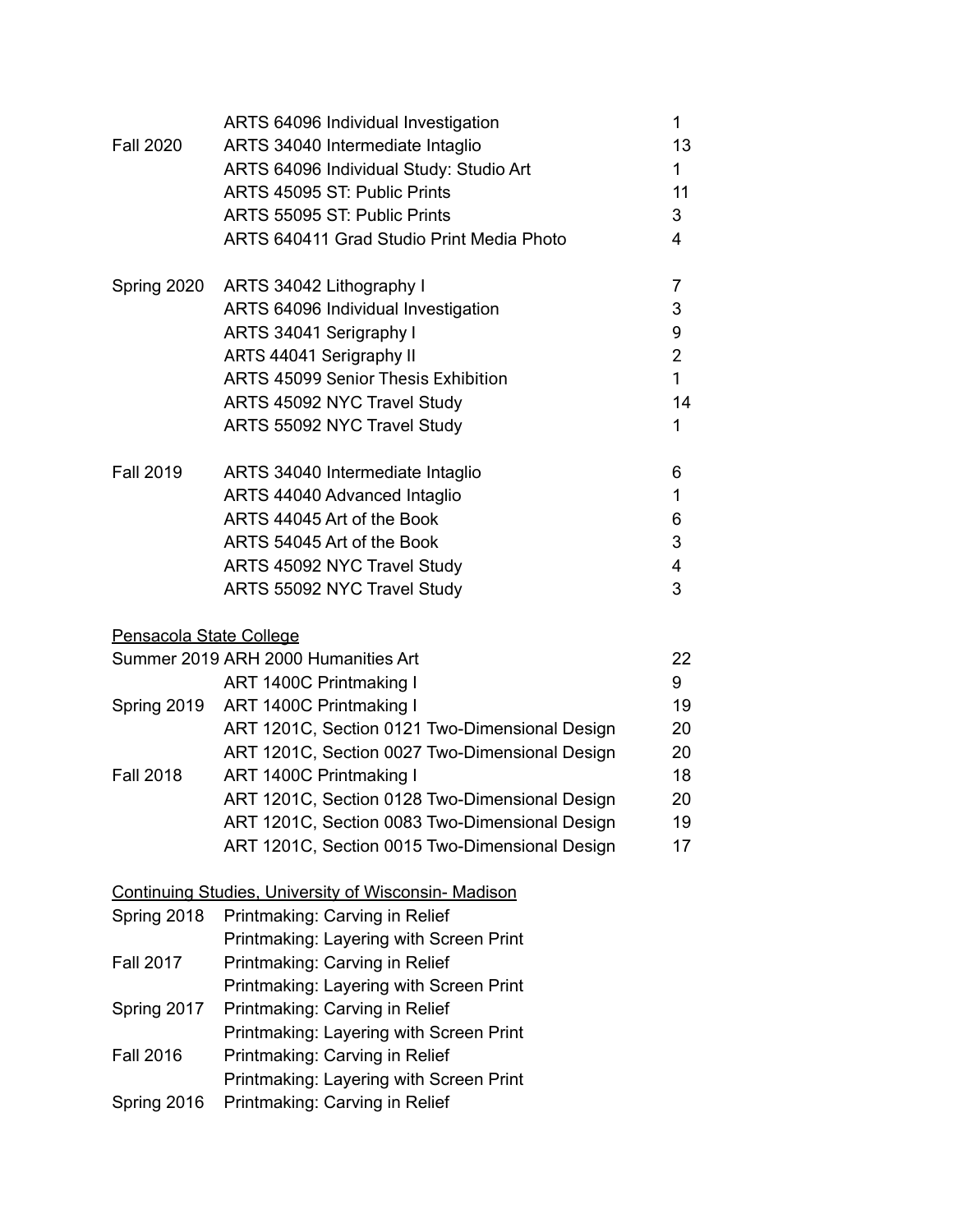Printmaking: Layering with Screen Print

Wheelhouse Studios, University of Wisconsin- Madison

Spring 2018 Beginning Etching: Drypoint with Copper Plates Fall 2017 Bookmaking DIY Screenprinting Woodcut as Object Screen Print with Photo Emulsion Spring 2017 Printmaking: Carving in Relief Printmaking: Layering with Screen Print Fall 2016 Printmaking: Carving in Relief

#### **GRADUATE REVIEW COMMITTEES SERVED**

|                  | Spring 2021 69299 Thesis     |
|------------------|------------------------------|
|                  | Susanna Harris (as Member)   |
| <b>Fall 2020</b> | 69299 Thesis                 |
|                  | Susanna Harris (as Member)   |
| <b>Fall 2019</b> | 69299 Thesis                 |
|                  | Zachary Clifford (as Member) |

### **UNDERGRADUATE REVIEW COMMITTEES SERVED**

|                  | Spring 2021 44099 Senior Project |
|------------------|----------------------------------|
|                  | Griffin Alman (as Member)        |
|                  | 44099 Senior Project             |
|                  | Audrey Bishop (as Member)        |
|                  | 44099 Senior Project             |
|                  | Nick Lee (as Member)             |
|                  | 44099 Senior Project             |
|                  | Hugh McPeek (as Member)          |
| <b>Fall 2020</b> | 44099 Senior Project             |
|                  | Sommer al-Azom (as Member)       |
|                  | 44099 Senior Project             |
|                  | Nina Battaglia (as Member)       |
|                  | 44099 Senior Project             |
|                  | Christopher Jackson (as Member)  |
|                  | 44099 Senior Project             |
|                  | David Mummey (as Member)         |
|                  | 44099 Senior Project             |
|                  | Don Mutchler (as Member)         |
|                  |                                  |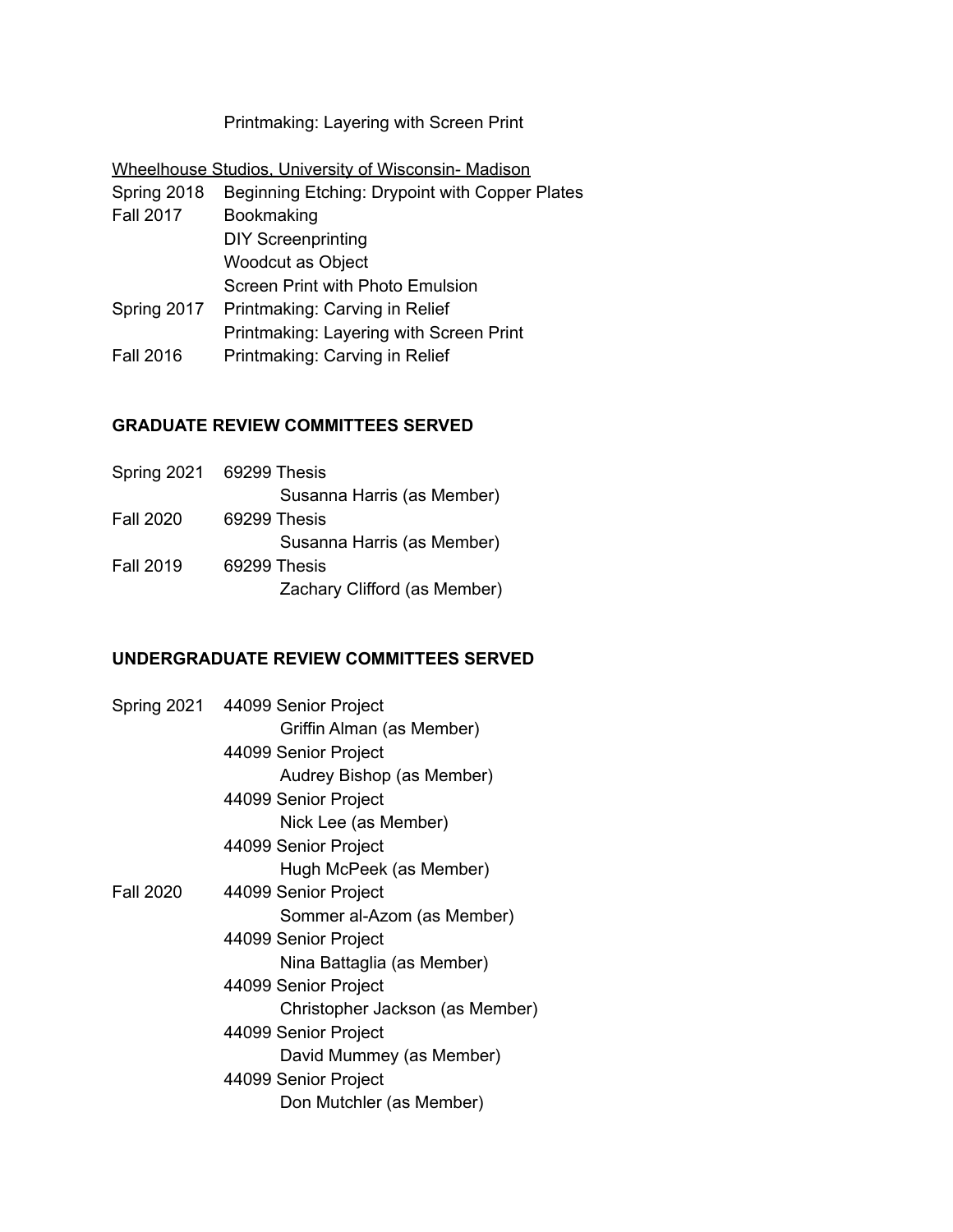|                  | Spring 2020 44099 Senior Project   |
|------------------|------------------------------------|
|                  | Chandler Mack (as Committee Chair) |
|                  | 44099 Senior Project               |
|                  | Megan Dunn (as Member)             |
|                  | 44099 Senior Project               |
|                  | Kristina Lattime (as Member)       |
| <b>Fall 2019</b> | 44099 Senior Project               |
|                  | Joey Travarca (as Member)          |
|                  | 44099 Senior Project               |
|                  | Christopher Jackson (as Member)    |
|                  | 24055 Common Review                |
|                  | Saloni Parekh (as Advisor)         |
|                  |                                    |

# **KENT STATE UNIVERSITY SERVICE**

|      | 2021-current Anti Racism Task Force, Policies and Procedures Sub-Committee, Kent State<br>University, Kent, OH                                                                                                                                                                                                                                                                                                                                 |
|------|------------------------------------------------------------------------------------------------------------------------------------------------------------------------------------------------------------------------------------------------------------------------------------------------------------------------------------------------------------------------------------------------------------------------------------------------|
|      | 2020-current Global Understanding Research Initiative faculty member, (organized and<br>curated International Exhibition, Import/Export) Kent State University,<br>Kent, OH                                                                                                                                                                                                                                                                    |
|      | 2020-current Faculty Advisor, Spanish and Latino Student Association (SALSA), Kent State<br>University, Kent, OH                                                                                                                                                                                                                                                                                                                               |
|      | 2019-current Mid America Print Council (MAPC) Remote Symposium and Conference<br>Co-Chair, Kent State University, Kent, OH                                                                                                                                                                                                                                                                                                                     |
| 2020 | Organized Anti-Racism Poster Project, School of Art, Kent State University, Kent,<br>OH                                                                                                                                                                                                                                                                                                                                                        |
| 2020 | Common Conversations Speaker, KSU Kickoff, Kent State University, Kent,<br><b>OH</b>                                                                                                                                                                                                                                                                                                                                                           |
| 2020 | School of Art Scholarship Committee, Kent State University, Kent, OH                                                                                                                                                                                                                                                                                                                                                                           |
| 2020 | Organized Resiliencia (symposium and socially engaged<br>performance with Daniel Chand, Kent State University Professor of<br>Political Science, Claudia Vanessa Garcia, Kent State University Student<br>Multicultural Center Program Coordinator, and the Spanish and Latino<br>Student Association of Kent State University) Kent State University<br>Center for the Visual Arts Building Atrium, Kent State University, Kent,<br><b>OH</b> |
| 2019 | Hosted Visiting Artist Salvador Jimenez-Flores, Kent State University, Kent, OH                                                                                                                                                                                                                                                                                                                                                                |
| 2019 | Great Place Initiative Faculty Sub-Committee, Kent State University, Kent,<br>OH                                                                                                                                                                                                                                                                                                                                                               |
| 2019 | School of Art Scholarship Committee, Kent State University, Kent, OH                                                                                                                                                                                                                                                                                                                                                                           |
| 2019 | Portfolio critiques with School of Art Portfolio Day, Kent State University, Kent,<br><b>OH</b>                                                                                                                                                                                                                                                                                                                                                |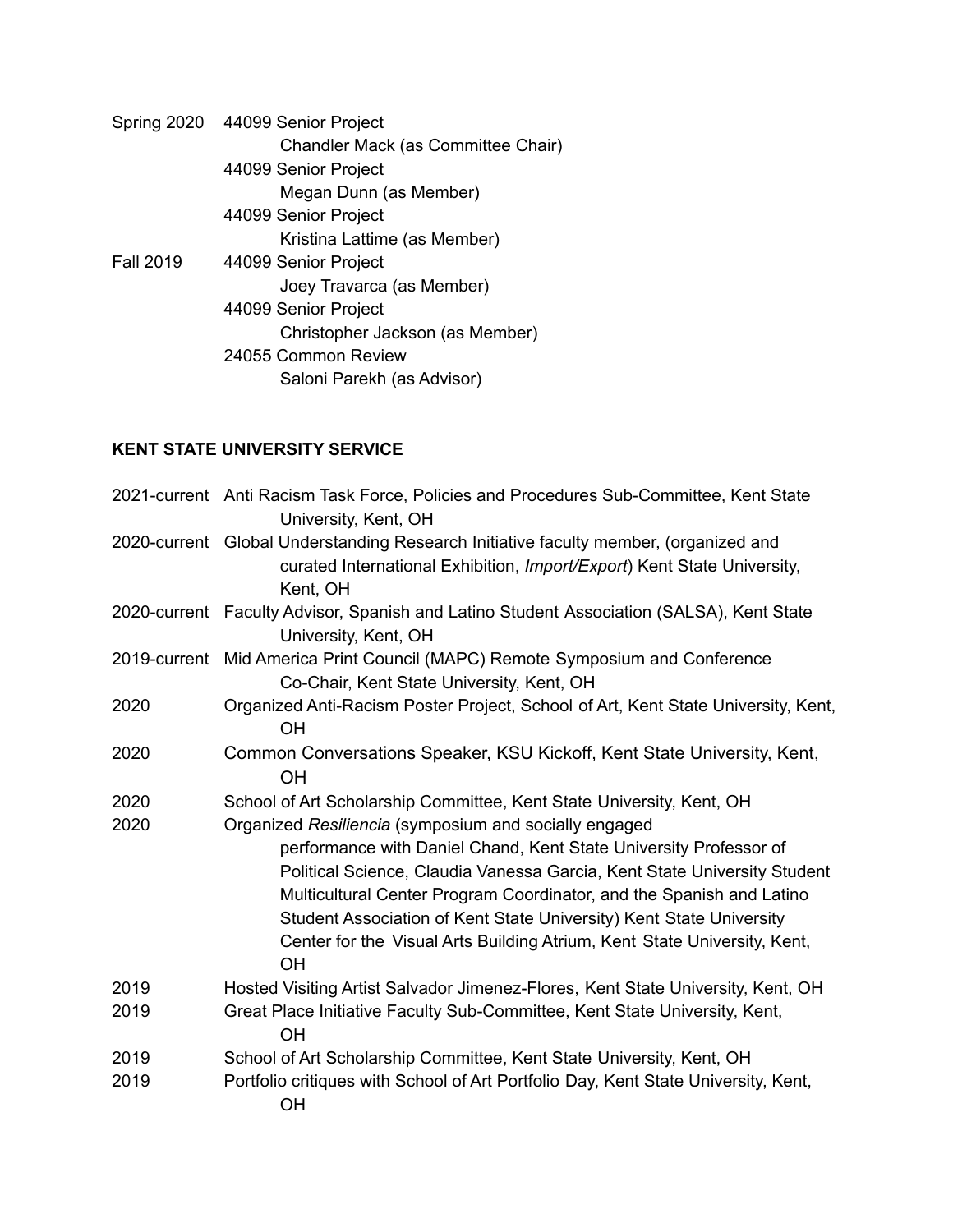- 2019 Printing with visiting artist Melanie Yazzie, Kent State University, Kent, OH
- 2019 Tour of Kent State Campus, with Mid-American Print Council Board Members, Kent State University, Kent, OH
- 2019 Creativity Fest, with United Print Alliance, Kent State University, Kent, OH
- 2019 The 35th Annual Fine Print Fair, with United Print Alliance, Cleveland Museum of Art, Cleveland, OH

# **PROFESSIONAL SERVICE**

| 2020-current | Mid America Print Council Conference, Co-Chair, Kent State University, Kent, OH                                       |
|--------------|-----------------------------------------------------------------------------------------------------------------------|
| 2020         | Mid America Print Council Remote Symposium, Co-Chair, Kent State                                                      |
|              | University, Kent, OH                                                                                                  |
| 2019         | Attended Southern Graphics Council International Conference, Dallas, TX                                               |
|              | (organized print exchange, presented in 2 group exhibitions, presented in<br>open portfolio event)                    |
| 2018         | Attended Southern Graphics Council International Conference, Las Vegas, NV                                            |
|              | (presented in group exhibition, presented in open portfolio event)                                                    |
| 2017         | Attended Southern Graphics Council International Conference, Atlanta, GA                                              |
|              | (presented in group exhibition, presented in open portfolio event)                                                    |
| 2016         | Attended Southern Graphics Council International Conference, Portland, OR                                             |
|              | (presented in group exhibition, presented in open portfolio event)                                                    |
| 2017         | Secretary, Fresh Hot Press, Student Printmaking Club, University of Wisconsin-<br>Madison, Madison, WI                |
| 2016-2017    | President, Fresh Hot Press, Student Printmaking Club, University of                                                   |
|              | Wisconsin- Madison, Madison, WI                                                                                       |
| 2017         | Juror, Visual Arts Classic, Wisconsin Art Education Association, Madison, WI                                          |
| 2015-2016    | Member, Fresh Hot Press, Student Printmaking Club, University of Wisconsin-                                           |
|              | Madison, Madison, WI                                                                                                  |
| 2014-2015    | President, Printmaking Association of North Texas Students, Student Print                                             |
|              | Club, University of North Texas, Denton, TX                                                                           |
| 2014         | Secretary, Printmaking Association of North Texas Students, Student Print Club,                                       |
|              | University of North Texas, Denton, TX                                                                                 |
| 2013         | Member, Printmaking Association of North Texas Students, Student Print Club,<br>University of North Texas, Denton, TX |

# **PUBLIC SERVICE**

| 2020 | Donated Artwork to "Prints for Protest"                                      |
|------|------------------------------------------------------------------------------|
| 2020 | Juror, The Art of Print, Summit Artspace, Akron, OH                          |
| 2020 | Juror, Juried Student Art and Design Exhibition, Coburn Art Gallery, Ashland |
|      | University, Ashland, OH                                                      |